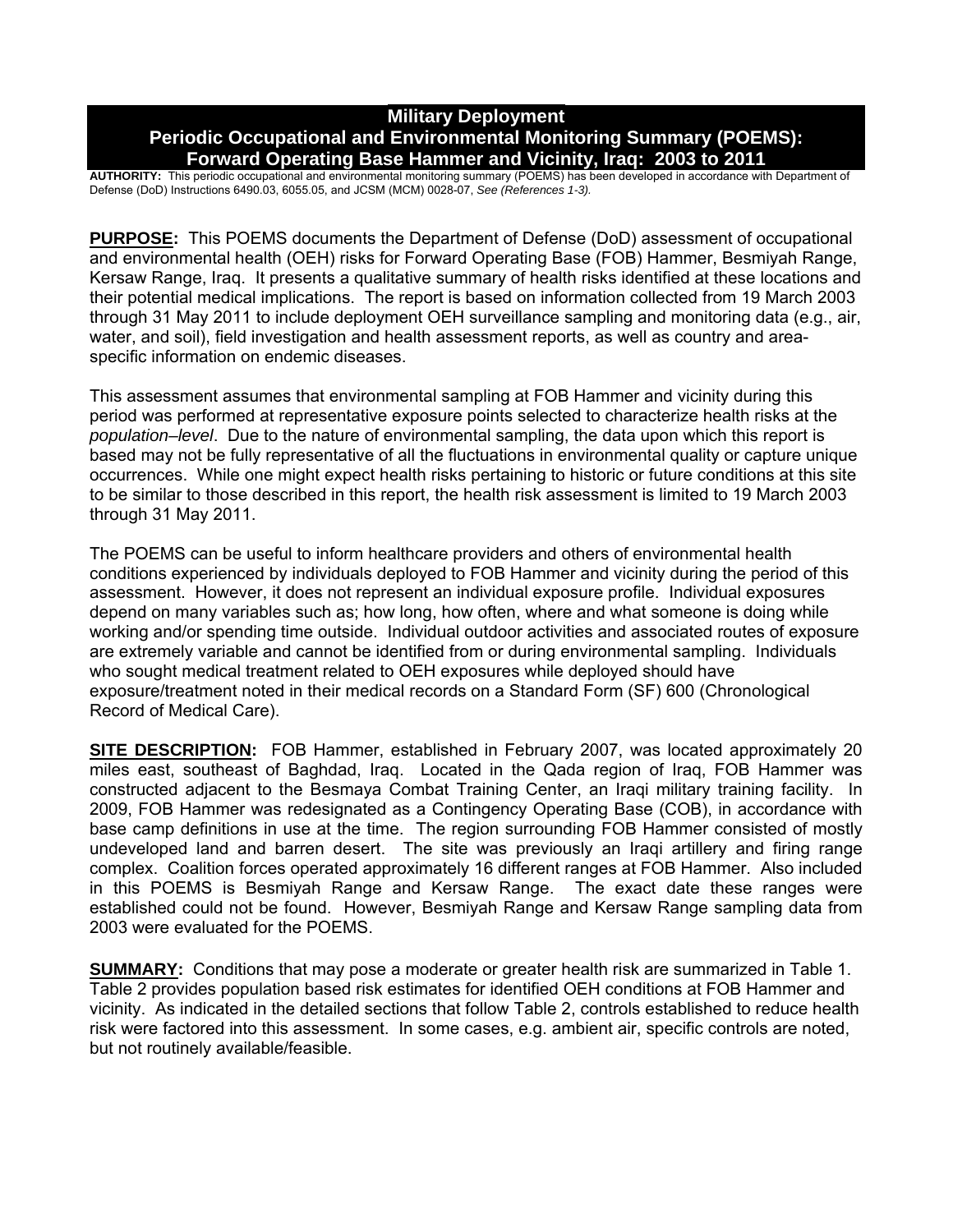## **POEMS**

## **Table 1: Summary of Occupational and Environmental Conditions with MODERATE or Greater Health Risk**

#### *Short-term health risks & medical implications:*

The following may be associated with potential acute health effects in some personnel during deployment at FOB Hammer and vicinity:

Inhalable coarse particulate matter less than 10 micrometers in diameter ( $PM_{10}$ ); inhalable fine particulate matter less than 2.5 micrometers in diameter (PM2.5); food/waterborne diseases (e.g., bacterial diarrhea, hepatitis A, typhoid fever, brucellosis, diarrhea-cholera, diarrhea-protozoal); other endemic diseases (cutaneous leishmaniasis, Crimean-Congo hemorrhagic fever, sandfly fever, leptospirosis, schistosomiasis, Tuberculosis (TB), rabies, Q fever); heat stress; continuous noise; and waste site/disposal. For food/waterborne diseases (e.g., bacterial diarrhea, hepatitis A, typhoid fever, brucellosis, diarrhea-cholera, diarrhea-protozoal), if ingesting local food and water, the health effects can temporarily incapacitate personnel (diarrhea) or result in prolonged illness (hepatitis A, typhoid fever, brucellosis). Risks from food/waterborne diseases may have been reduced with preventive medicine controls and mitigation, which includes hepatitis A and typhoid fever vaccinations and only drinking from approved water sources in accordance with standing CENTCOM policy. For other vector-borne endemic diseases (cutaneous leishmaniasis, Crimean-Congo hemorrhagic fever, sandfly fever), these diseases may constitute a significant risk due to exposure to biting vectors; risk reduced to Low by proper wear of the treated uniform, application of repellent to exposed skin and bed net, and appropriate chemoprophylaxis. For water contact diseases (leptospirosis, schistosomiasis) activities involving extensive contact with surface water increase risk. For respiratory diseases (TB), personnel in close-quarter conditions could have been at risk for person-to-person spread. Animal contact diseases (rabies, Q fever), pose year-round risk. For heat stress, risk can be greater for susceptible persons including those older than 45, of low fitness level, unacclimatized, or with underlying medical conditions. Risks from heat stress may have been reduced with preventive medicine controls, work-rest cycles, and mitigation. For continuous noise exposure, the short-term risk is to personnel working near major noise sources; risk may have been reduced to personnel working near major noise sources by wearing proper hearing protection. Due to improper solid waste storage and disposal, an outbreak of disease may have been possible. Risks due to solid waste deficiencies may have been avoided or reduced with appropriate sanitation and waste management practices.

Air quality: For PM<sub>10</sub> and PM<sub>2.5</sub>, exposures may result in mild to more serious short-term health effects (e.g., eye, nose or throat and lung irritation) in some personnel while at this site, particularly exposures to high levels of dust such as during high winds or dust storms. For  $PM_{10}$  and  $PM_{2.5}$ , certain subgroups of the deployed forces (e.g., those with pre-existing asthma/cardio-pulmonary conditions) are at greatest risk of developing notable health effects. There were two burn pits on site. In addition, there was a brick factory located within four miles of FOB Hammer (see section 10.9 for a summary and factsheet reference of the brick factory). For burn pits and smoke from the brick factory, exposures to high levels of  $PM_{10}$ and  $PM_{2.5}$  in the smoke may also result in mild to more serious short-term health effects (e.g., eye, nose or throat and lung irritation) in some personnel and certain subgroups while at this site. Although most effects from exposure to particulate matter and burn pit smoke should have been resolved post-deployment, providers should be prepared to consider the relationship between deployment exposures and current complaints. Some individuals may have sought treatment for acute respiratory irritation during their time at FOB Hammer and vicinity. Personnel who reported with symptoms or required treatment while at this site should have exposure and treatment noted in medical record (e.g., electronic medical record and/or on a Standard Form (SF) 600 (Chronological Record of Medical Care).

#### *Long-term health risks & medical implications:*

The following may be associated with potential chronic health effects in some personnel during deployment at FOB Hammer and vicinity:

For continuous noise exposure, the long-term risk is to personnel working near major noise sources. Risk may have been reduced to personnel working near major noise sources by wearing proper hearing protection.

Air quality: Fine particulate matter less than 10 micrometers in diameter ( $PM_{10}$ ) was not evaluated due to no available health guidelines, the area was a dusty desert environment. There were two burn pits present on site. Additionally, there was a brick factory located within four miles of FOB Hammer, (see section 10.9 for a summary and factsheet reference of the brick factory). For inhalational exposure to high levels of dust and particulate matter, such as during high winds or dust storms, and for exposure to burn pit smoke or brick factory smoke, it was considered possible that some otherwise healthy personnel who were exposed for a long-term period to dust and particulate matter and burn pit or brick factory smoke could have developed certain health conditions (e.g., reduced lung function, cardiopulmonary disease). Personnel with a history of asthma or cardiopulmonary disease could potentially be more likely to develop such chronic health conditions. While the

> Page 2 of 26 Reviewed by CENTCOM SG (11 Sep 2012) Final Approval Date (26 Oct 2012)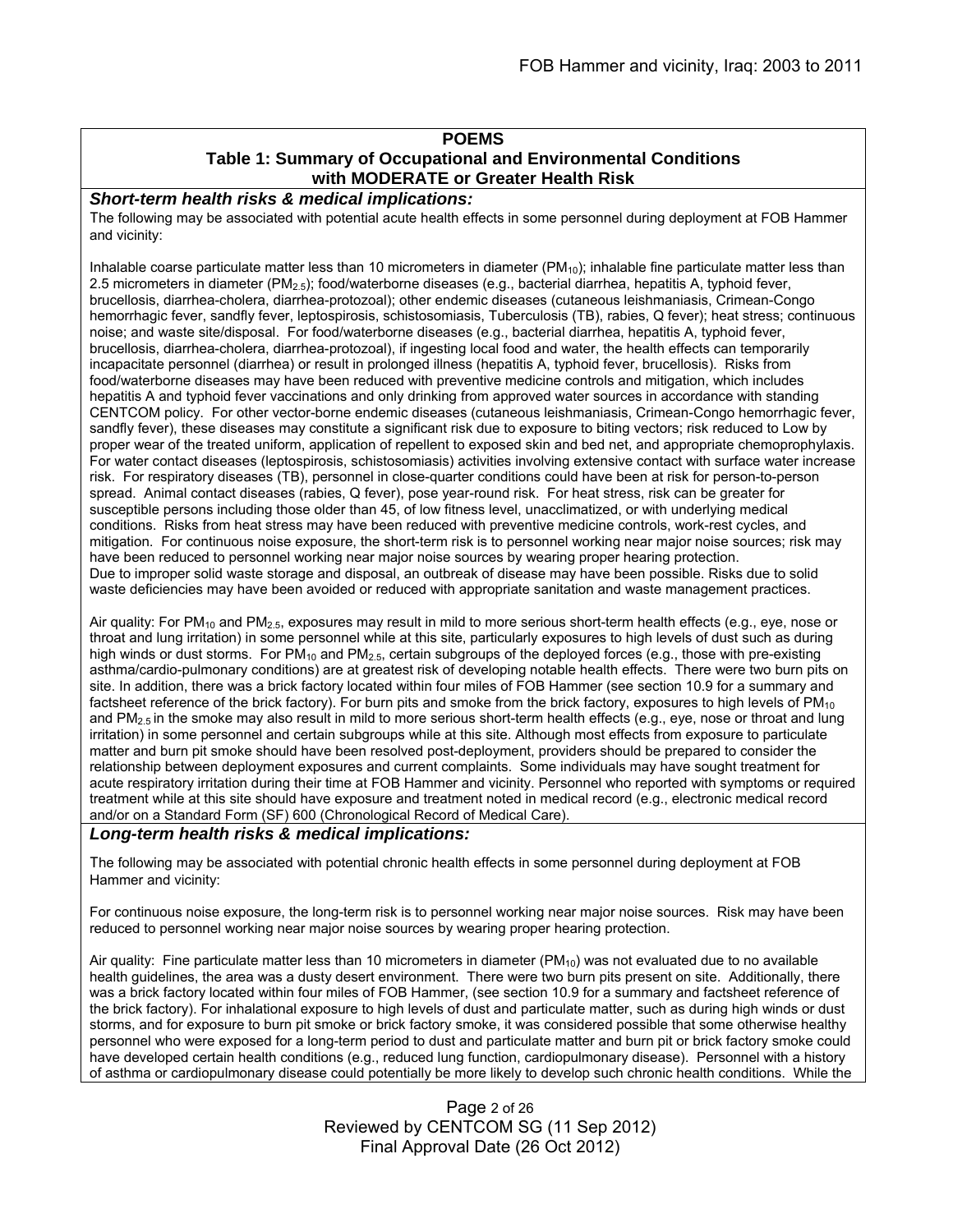dust and particulate matter exposures and exposures to burn pit smoke and brick factory smoke were acknowledged, at this time there were no specific recommended, post-deployment medical surveillance evaluations or treatments. Providers should still consider overall individual health status (e.g., any underlying conditions/susceptibilities) and any potential unique individual exposures (such as burn pits, brick factory, occupational or specific personal dosimeter data) when assessing individual concerns.

Certain individuals may need to be followed/evaluated for specific occupational exposures/injuries (e.g., annual audiograms as part of the medical surveillance for those enrolled in the Hearing Conservation Program; and personnel covered by Respiratory Protection Program and/or Hazardous Waste/Emergency Responders Medical Surveillance).

> Page 3 of 26 Reviewed by CENTCOM SG (11 Sep 2012) Final Approval Date (26 Oct 2012)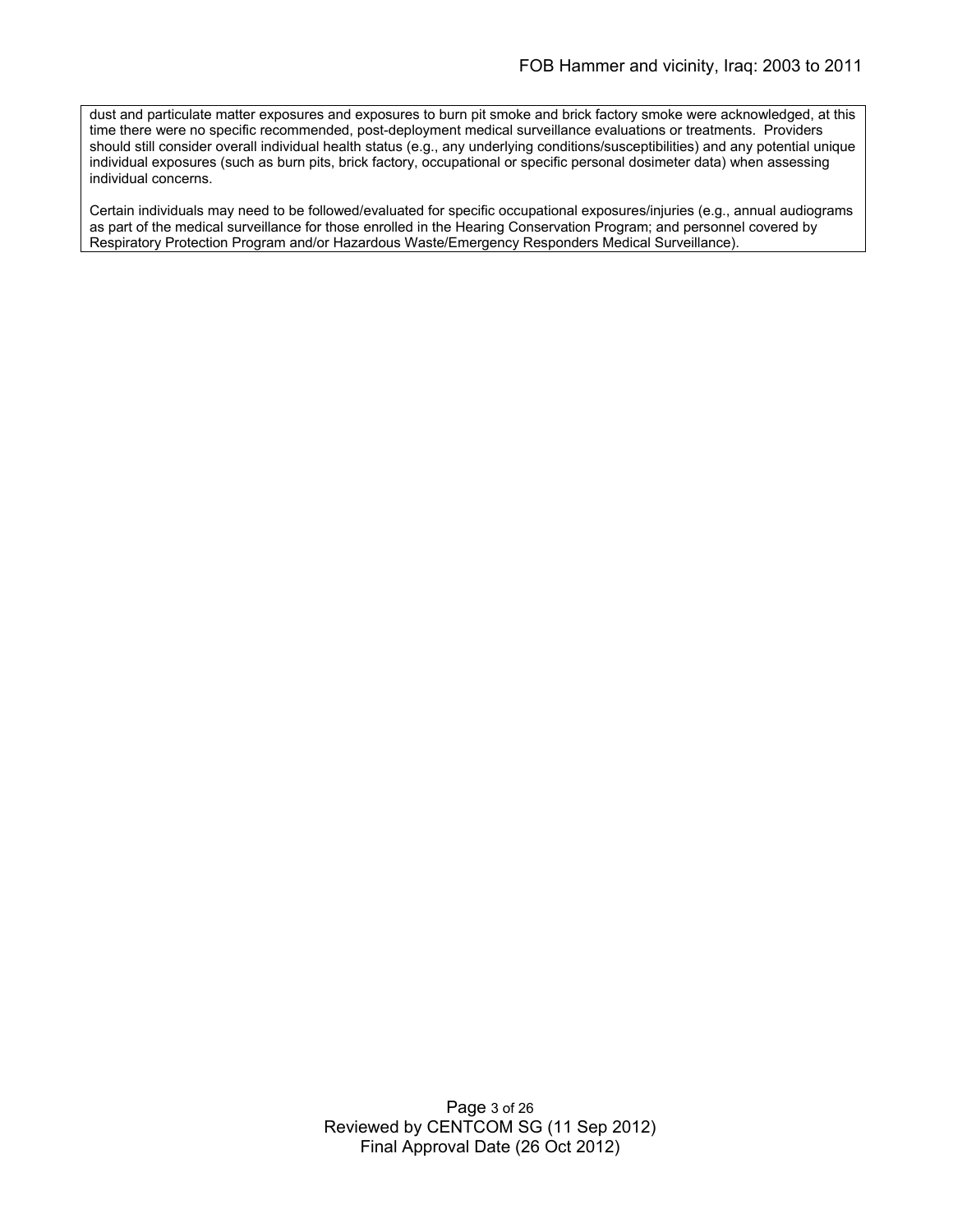| Source of<br><b>Identified</b><br>Health Risk <sup>3</sup>                        | <b>Unmitigated Health Risk</b><br>Estimate <sup>4</sup>                                                                                                                                                                                                                                                                                                                                                                                                               | <b>Control Measures</b><br>Implemented                                                                                                                                                                             | <b>Residual Health Risk Estimate<sup>4</sup></b>                                                                                                                                                                                                                                                                                                                                 |
|-----------------------------------------------------------------------------------|-----------------------------------------------------------------------------------------------------------------------------------------------------------------------------------------------------------------------------------------------------------------------------------------------------------------------------------------------------------------------------------------------------------------------------------------------------------------------|--------------------------------------------------------------------------------------------------------------------------------------------------------------------------------------------------------------------|----------------------------------------------------------------------------------------------------------------------------------------------------------------------------------------------------------------------------------------------------------------------------------------------------------------------------------------------------------------------------------|
| <b>AIR</b>                                                                        |                                                                                                                                                                                                                                                                                                                                                                                                                                                                       |                                                                                                                                                                                                                    |                                                                                                                                                                                                                                                                                                                                                                                  |
| Particulate<br>matter less than<br>10 micrometers<br>in diameter<br>$(PM_{10})$   | Short-term: High to Low, Daily levels<br>varied; acute health effects (e.g.,<br>upper respiratory tract irritation) more<br>pronounced during peak days. More<br>serious effects were possible in<br>susceptible persons (e.g., those with<br>asthma/existing respiratory diseases).<br>Long-term: No health guidelines                                                                                                                                               | Limiting strenuous<br>physical activities when<br>air quality is especially<br>poor; and actions such<br>as closing tent flaps,<br>windows, and doors.                                                             | Short-term: Low to None, Daily levels<br>vary acute health effects (e.g., upper<br>respiratory tract irritation) more<br>pronounced during peak days. More<br>serious effects are possible in<br>susceptible persons (e.g., those with<br>asthma/existing respiratory diseases).<br>Long-term: No health guidelines                                                              |
| Particulate<br>matter less than<br>2.5 micrometers<br>in diameter<br>$(PM_{2.5})$ | Short-term: High to Moderate, A<br>majority of the time mild acute (short<br>term) health effects are anticipated;<br>certain peak levels may produce mild<br>eye, nose, or throat irritation in some<br>personnel and pre-existing health<br>conditions (e.g., asthma, or<br>cardiopulmonary diseases) may be<br>exacerbated.<br>Long-term: Data quality insufficient to<br>characterize risk.                                                                       | Limiting strenuous<br>physical activities when<br>air quality is especially<br>poor; and action such<br>as closing tent flaps,<br>windows, and doors.                                                              | Short-term: Low, A majority of the<br>time mild acute (short term) health<br>effects are anticipated; certain peak<br>levels may produce mild eye, nose, or<br>throat irritation in some personnel and<br>pre-existing health conditions (e.g.,<br>asthma, or cardiopulmonary diseases)<br>may be exacerbated.<br>Long-term: Data quantity insufficient to<br>characterize risk. |
| <b>Military</b><br><b>Unique</b>                                                  |                                                                                                                                                                                                                                                                                                                                                                                                                                                                       |                                                                                                                                                                                                                    |                                                                                                                                                                                                                                                                                                                                                                                  |
| Non-ionizing                                                                      | Short-term: Low                                                                                                                                                                                                                                                                                                                                                                                                                                                       |                                                                                                                                                                                                                    | Short-term: Low to none                                                                                                                                                                                                                                                                                                                                                          |
| Radiation                                                                         | Long-term: Low                                                                                                                                                                                                                                                                                                                                                                                                                                                        |                                                                                                                                                                                                                    | Long-term: Low to none                                                                                                                                                                                                                                                                                                                                                           |
| <b>ENDEMIC</b><br><b>DISEASE</b>                                                  |                                                                                                                                                                                                                                                                                                                                                                                                                                                                       |                                                                                                                                                                                                                    |                                                                                                                                                                                                                                                                                                                                                                                  |
| Food<br>borne/Waterborne<br>(e.g., diarrhea-<br>bacteriological)                  | Short-term: High (Bacterial diarrhea,<br>Hepatitis A, Typhoid fever) to<br>Moderate (Diarrhea-cholera,<br>Diarrhea-protozoal, Brucellosis) to<br>Low (FOB Hammer<br>Gastroenteritis/Food Poisoning,<br>Hepatitis E). If ingesting local<br>food/water, the health effects can<br>temporarily incapacitate personnel<br>(diarrhea) or result in prolonged<br>illness (Hepatitis A, Typhoid fever,<br>Brucellosis, Hepatitis E).<br>Long-term: Not an identified source | Preventive measures<br>include Hepatitis A and<br>Typhoid fever vaccination<br>and consumption of food<br>and water only from<br>approved sources.                                                                 | Short-term: Low to none<br>Long-term: No data available                                                                                                                                                                                                                                                                                                                          |
|                                                                                   | of health risk.<br>Short-term: Moderate,                                                                                                                                                                                                                                                                                                                                                                                                                              |                                                                                                                                                                                                                    |                                                                                                                                                                                                                                                                                                                                                                                  |
| Arthropod Vector<br><b>Borne</b>                                                  | (Leishmaniasis-cutaneous, Crimean-<br>Congo hemorrhagic fever, Sandfly<br>fever) to Low (Rickettsioses, West<br>Nile fever, Typhus-murine, Sindbis).<br>Long-term: Low (Leishmaniasis-<br>visceral infection)                                                                                                                                                                                                                                                         | Preventive measures<br>include proper wear of<br>treated uniform,<br>application of repellent to<br>exposed skin and bed net<br>use, minimizing areas of<br>standing water and<br>appropriate<br>chemoprophylaxis. | Short-term: Low<br>Long-term: No data available                                                                                                                                                                                                                                                                                                                                  |
| Water-Contact<br>(e.g. wading,                                                    | Short-term: Moderate (Leptospirosis<br>and Schistosomiasis)                                                                                                                                                                                                                                                                                                                                                                                                           |                                                                                                                                                                                                                    | Short-term: Moderate (Leptospirosis<br>and Schistosomiasis)                                                                                                                                                                                                                                                                                                                      |
|                                                                                   |                                                                                                                                                                                                                                                                                                                                                                                                                                                                       |                                                                                                                                                                                                                    |                                                                                                                                                                                                                                                                                                                                                                                  |

# **Table 2. Population-Based Health Risk Estimates – FOB Hammer and vicinity, Iraq 1, 2**

Page 4 of 26 Reviewed by CENTCOM SG (11 Sep 2012) Final Approval Date (26 Oct 2012)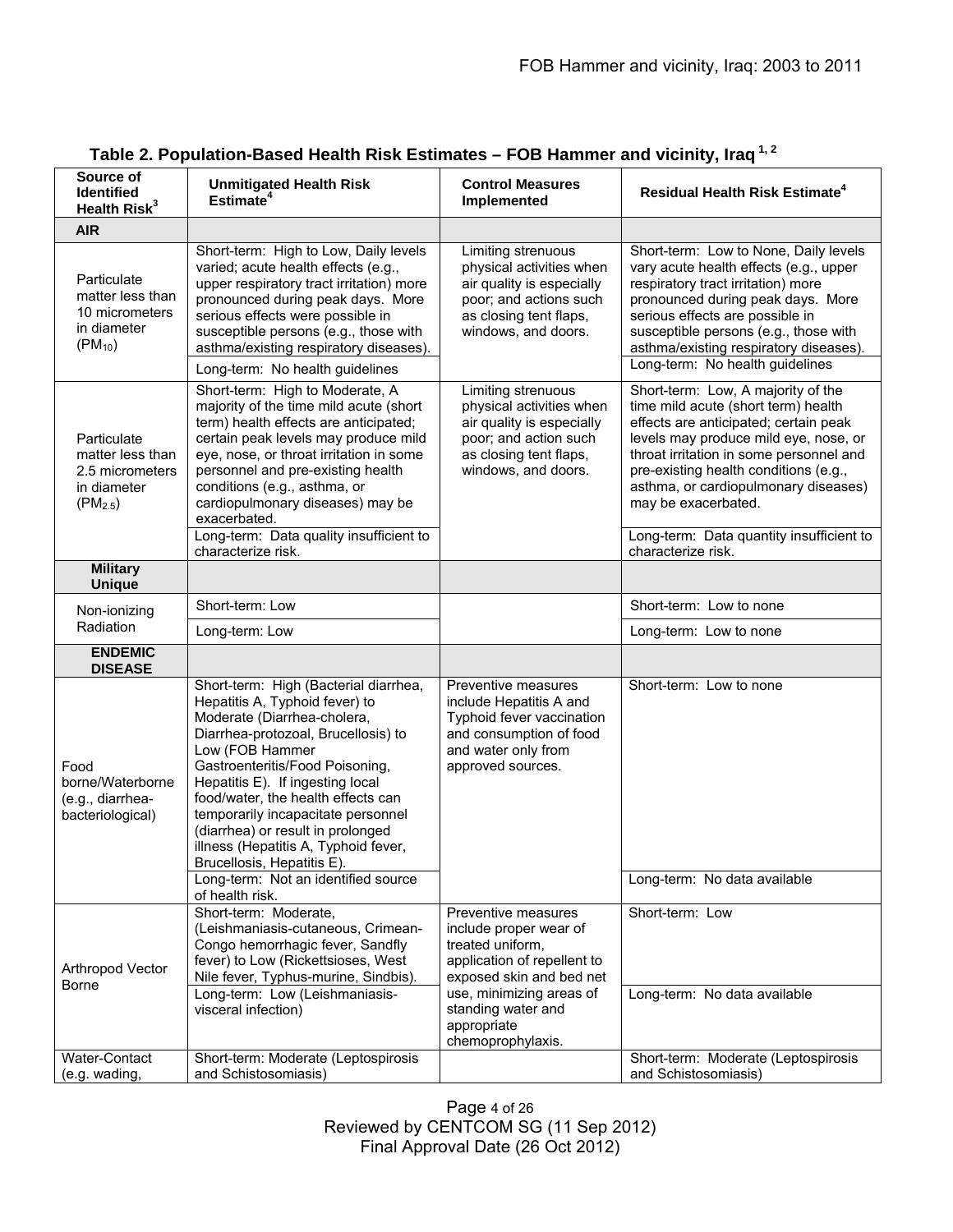| swimming)                                           | Long-term: No data available                                                                                                                                                                                             |                                                                                                                                                                                                                                                                                                                                 | Long-term: No data available                                                                                                                                                                                      |
|-----------------------------------------------------|--------------------------------------------------------------------------------------------------------------------------------------------------------------------------------------------------------------------------|---------------------------------------------------------------------------------------------------------------------------------------------------------------------------------------------------------------------------------------------------------------------------------------------------------------------------------|-------------------------------------------------------------------------------------------------------------------------------------------------------------------------------------------------------------------|
| Respiratory                                         | Short-term: Moderate [Tuberculosis<br>(TB)] and Low (Meningococcal<br>meningitis).                                                                                                                                       | Providing adequate work<br>and living space, medical<br>screening, and<br>vaccination.                                                                                                                                                                                                                                          | Short-term: Low to none                                                                                                                                                                                           |
|                                                     | Long-term: No data available                                                                                                                                                                                             |                                                                                                                                                                                                                                                                                                                                 | Long-term: No data available                                                                                                                                                                                      |
|                                                     | Short-term: Moderate (Rabies,<br>Anthrax, Q-fever), Low (H5N1 Avian<br>Influenza)                                                                                                                                        | Prohibiting contact with,<br>adoption, or feeding of<br>feral animals in                                                                                                                                                                                                                                                        | Short-term: Low to none                                                                                                                                                                                           |
| <b>Animal Contact</b>                               | Long-term: Low (Rabies)                                                                                                                                                                                                  | accordance with U.S.<br><b>Central Command</b><br>(CENTCOM) General<br>Order (GO) 1B. Risks are<br>further reduced in the<br>event of assessed contact<br>by prompt post-exposure<br>rabies prophylaxis IAW<br>The Center for Disease<br>Control's (CDC) Advisory<br>Committee on<br><b>Immunization Practices</b><br>guidance. | Long-term: No data available                                                                                                                                                                                      |
| <b>VENOMOUS</b><br><b>ANIMAL/</b><br><b>INSECTS</b> |                                                                                                                                                                                                                          |                                                                                                                                                                                                                                                                                                                                 |                                                                                                                                                                                                                   |
| Snakes,<br>scorpions,<br>and spiders                | Short-term: Low, if encountered,<br>effects of venom vary with species<br>from mild localized swelling (e.g.,<br>Scorpiops lindberg) to potentially<br>lethal effects (e.g., Gloydius halys).                            | Risk reduced by avoiding<br>contact, proper wear of<br>the uniform (especially<br>footwear), and timely<br>treatment.                                                                                                                                                                                                           | Short-term: Low, if encountered,<br>effects of venom vary with species<br>from mild localized swelling (e.g.,<br>Scorpiops lindberg) to potentially lethal<br>effects (e.g., Gloydius halys).                     |
|                                                     | Long-term: Not an identified source<br>of health risk.                                                                                                                                                                   |                                                                                                                                                                                                                                                                                                                                 | Long-term: No data available                                                                                                                                                                                      |
| <b>HEAT/COLD</b><br><b>STRESS</b>                   |                                                                                                                                                                                                                          |                                                                                                                                                                                                                                                                                                                                 |                                                                                                                                                                                                                   |
| Heat                                                | Short-term: High to Low, High health<br>risk of heat injury in unacclimatized<br>personnel.                                                                                                                              | Work-rest cycles, proper<br>hydration and nutrition,<br>and Wet Bulb Globe                                                                                                                                                                                                                                                      | Short-term: Low                                                                                                                                                                                                   |
|                                                     | Long-term: Low, However, the health<br>risk may be greater to certain<br>susceptible persons-those older (i.e.,<br>greater than 45 years), in lesser<br>physical shape, or with underlying<br>medical/health conditions. | Temperature (WBGT)<br>monitoring.                                                                                                                                                                                                                                                                                               | Long-term: Low; However, the risk<br>may be greater to certain susceptible<br>persons-those older (i.e., greater than<br>45 years), in lesser physical shape, or<br>with underlying medical/health<br>conditions. |
|                                                     | Short-term: Low                                                                                                                                                                                                          | Risks from cold stress<br>reduced with protective                                                                                                                                                                                                                                                                               | Short-term: Low risk of cold<br>stress/injury.                                                                                                                                                                    |
| Cold                                                | Long-term: Low, Long-term health<br>implications from cold injuries were<br>rare but could occur, especially from<br>more serious injuries such as<br>frostbite.                                                         | measures such as use of<br>the buddy system, limiting<br>exposure during cold<br>weather, proper hydration<br>and nutrition, and proper<br>wear of issued protective<br>clothing.                                                                                                                                               | Long-term: Low; Long-term health<br>implications from cold injuries were<br>rare but could occur, especially from<br>more serious injuries such as frostbite.                                                     |
| <b>NOISE</b>                                        |                                                                                                                                                                                                                          |                                                                                                                                                                                                                                                                                                                                 |                                                                                                                                                                                                                   |
| Continuous<br>(Flightline, Power<br>Production)     | Short-term: High to Low, High risk to<br>individuals working near major noise<br>sources without proper hearing<br>protection.                                                                                           | Hearing protection used<br>by personnel in higher risk<br>areas.                                                                                                                                                                                                                                                                | Short-term: Low risk to the majority of<br>personnel and to individuals working<br>near major noise sources who use<br>proper hearing protection.                                                                 |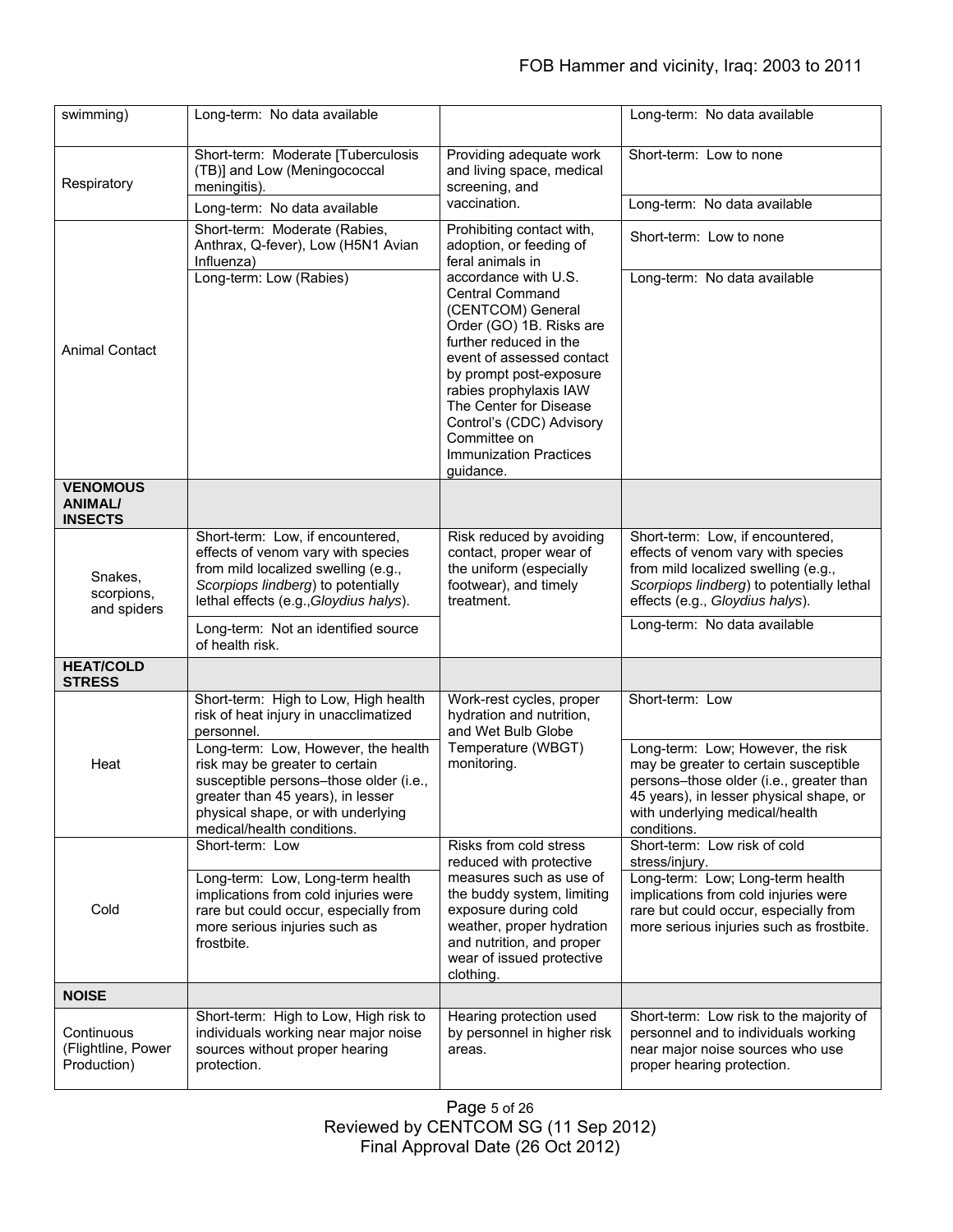|                                                | Long-term: High to Low, High risk to<br>individuals working near major noise<br>sources without proper hearing<br>protection.                                                                                                                                                                                                                                                                                                                                         |                                                                                                                                                                                                                                         | Long-term: Low risk to the majority of<br>personnel and to individuals working<br>near major noise sources who use<br>proper hearing protection.                                      |
|------------------------------------------------|-----------------------------------------------------------------------------------------------------------------------------------------------------------------------------------------------------------------------------------------------------------------------------------------------------------------------------------------------------------------------------------------------------------------------------------------------------------------------|-----------------------------------------------------------------------------------------------------------------------------------------------------------------------------------------------------------------------------------------|---------------------------------------------------------------------------------------------------------------------------------------------------------------------------------------|
| <b>Unique</b><br>Incidents/<br><b>Concerns</b> |                                                                                                                                                                                                                                                                                                                                                                                                                                                                       |                                                                                                                                                                                                                                         |                                                                                                                                                                                       |
| Waste<br>Sites/Waste<br>Disposal:              | Short-term: Moderate                                                                                                                                                                                                                                                                                                                                                                                                                                                  | Risk due to solid waste<br>deficiencies management<br>may have been avoided or<br>reduced with appropriate<br>sanitation and waste<br>management practices.                                                                             | Short-term: Low                                                                                                                                                                       |
|                                                | Long-term: Low                                                                                                                                                                                                                                                                                                                                                                                                                                                        |                                                                                                                                                                                                                                         | Long-term: Low                                                                                                                                                                        |
| General and Field<br>Sanitation                | Short-term: Low                                                                                                                                                                                                                                                                                                                                                                                                                                                       |                                                                                                                                                                                                                                         | Short-term: Low                                                                                                                                                                       |
|                                                | Long-term: None identified                                                                                                                                                                                                                                                                                                                                                                                                                                            |                                                                                                                                                                                                                                         | Long-term: None identified                                                                                                                                                            |
| Pesticides/Pest                                | Short-term: Low                                                                                                                                                                                                                                                                                                                                                                                                                                                       | See Section 10.3                                                                                                                                                                                                                        | Short-term: Low                                                                                                                                                                       |
| Control                                        | Long-term: Low                                                                                                                                                                                                                                                                                                                                                                                                                                                        |                                                                                                                                                                                                                                         | Long-term: Low                                                                                                                                                                        |
| Narhwan Brick<br>Factory                       | The brick factory was located within<br>four miles north of FOB Hammer.<br>Soldiers often complained about the<br>heavy smoke and soot blowing over<br>the FOB from the brick factory. There<br>was insufficient air surveillance data<br>from the brick factory to evaluate<br>short- and long-term health risk.                                                                                                                                                     |                                                                                                                                                                                                                                         | Short-term: Insufficient data to assess<br>risk.<br>Long-term: Insufficient data to assess<br>risk.                                                                                   |
| <b>Burn Pits</b>                               | FOB Hammer had two burn pits that<br>operated on a weekly rotational<br>schedule. In August 2010, a<br>municipal waste incinerator was<br>operational at the FOB. Insufficient<br>data is available to evaluate short-<br>and long-term health risk. Short-term<br>health effects could include eye,<br>nose, throat, and lung irritation. More<br>serious effects are possible in<br>susceptible persons (e.g., those with<br>asthma/existing respiratory diseases). | Control measures may<br>have included locating<br>burn pits downwind of<br>prevailing winds,<br>increased distance from<br>living and working areas<br>when possible, and<br>improved waste<br>segregation and<br>management techniques | Long-term: Not evaluated-no available<br>health guidelines for PM <sub>10</sub> .<br>Not enough samples taken near the<br>burn pit to evaluate long-term health<br>risk for $PM2.5$ . |

<sup>1</sup> This Summary Table provides a qualitative estimate of population-based short- and long-term health risks associated with the general ambient and occupational environment conditions at FOB Hammer and vicinity. It does not represent a unique individual exposure profile. Actual individual exposures and health effects depend on many variables. For example, while a chemical may be present in the environment, if a person does not inhale, ingest, or contact a specific dose of the chemical for adequate duration and frequency, then there may be no health risk. Alternatively, a person at a specific location may experience a unique exposure which could result in a significant individual exposure. Any such person seeking medical care should have their specific exposure documented in an SF600. 2

 $2$  This assessment is based on specific environmental sampling data and reports obtained from 19 March 2003 through 31 May 2011. Sampling locations are assumed to be representative of exposure points for the camp population but may not reflect all the fluctuations in environmental quality or capture unique exposure incidents.

3 This Summary Table is organized by major categories of identified sources of health risk. It only lists those sub-categories specifically identified and addressed at FOB Hammer and vicinity. The health risks are presented as Low, Moderate, High or Extremely High for both short- and longterm health effects. The health risk level is based on an assessment of both the potential severity of the health effects that could be caused and probability of the exposure that would produce such health effects. Details can be obtained from the USAPHC/Army Institute of Public Health (AIPH). Where applicable, "None Identified" is used when though an exposure was identified, no health risk of either a specific short- or long-term health effects were determined. More detailed descriptions of OEH exposures that were evaluated but determined to pose no health risk are discussed in the following sections of this report.

<sup>4</sup> Health risks in this Summary Table are based on quantitative surveillance thresholds (e.g. endemic disease rates; host/vector/pathogen surveillance) or screening levels, e.g. Military Exposure Guidelines (MEGs) for chemicals*.* Some previous assessment reports may provide slightly inconsistent health risk estimates because quantitative criteria such as MEGs may have changed since the samples were originally evaluated and/or because this assessment makes use of all historic site data while previous reports may have only been based on a select few samples.

> Page 6 of 26 Reviewed by CENTCOM SG (11 Sep 2012) Final Approval Date (26 Oct 2012)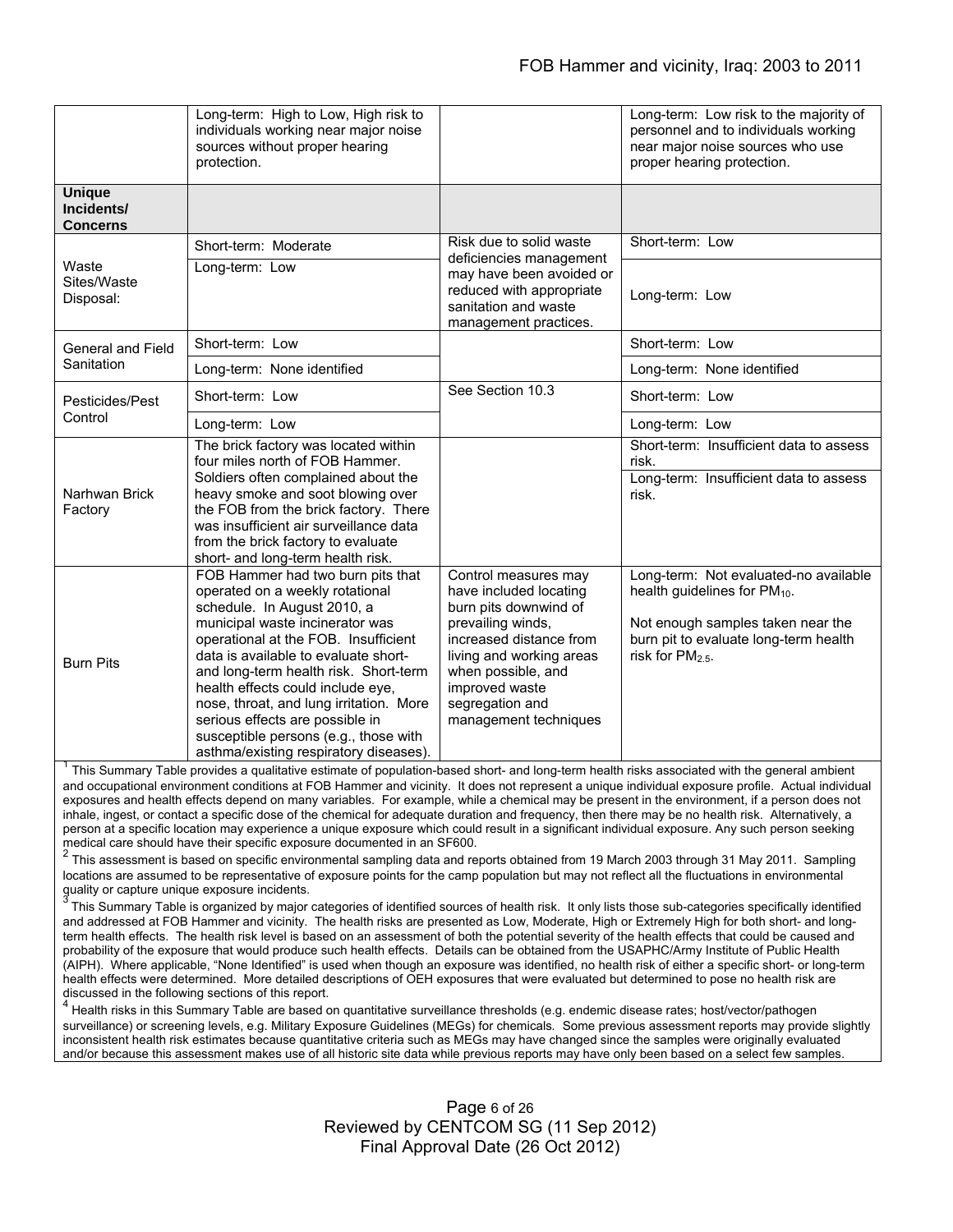## **1 Discussion of Health Risks at FOB Hammer and vicinity, Iraq by Source**

The following sections provide additional information about the OEH conditions summarized above. All risk assessments were performed using the methodology described in the U. S. Army Public Health Command Technical Guide 230, *Environmental Health Risk Assessment and Chemical Exposure Guidelines for Deployed Military Personnel* (Reference 4). All OEH risk estimates represent residual risk after accounting for preventive controls in place. Occupational exposures and exposures to endemic diseases are greatly reduced by preventive measures. For environmental exposures related to airborne dust, there are limited preventive measures available, and available measures have little efficacy in reducing exposure to ambient conditions.

# **2 Air**

## 2.1 Site-Specific Sources Identified

Personnel deployed to FOB Hammer and vicinity were exposed to various airborne contaminants as identified by monitoring and sampling efforts between 19 March 2003 and 31 May 2011. Sources of airborne contaminants at the base camp included diesel vehicle and generator exhaust, a brick factory located within four miles north of the FOB, dust from unpaved roads and surfaces, on-site firing ranges, aircraft exhaust, incinerators, and burn pits. In addition, dust storms, periods of high winds, and vehicle traffic passing through moon dust (very fine silts with the consistency of talcum powder) contributed to particulate matter (PM) exposures above health-based MEGs.

FOB Hammer operated two burn pits that operated on a weekly rotational schedule. By August 2010, a large municipal incinerator was operational at FOB Hammer. The installation of the incinerator reduced or eliminated the use of the burn pits. Burn pit use ended by December 2010, when all burn pits in Iraq were closed.

# 2.2 Particulate Matter

Particulate matter (PM) is a complex mixture of extremely small particles suspended in the air. The PM includes solid particles and liquid droplets emitted directly into the air by sources such as power plants, motor vehicles, aircraft, generators, construction activities, fires, and natural windblown dust. The PM can include sand, soil, metals, volatile organic compounds (VOC), allergens, and other compounds such as nitrates or sulfates that are formed by condensation or transformation of combustion exhaust. The PM composition and particle size vary considerably depending on the source. Generally, PM of health concern is divided into two fractions:  $PM_{10}$ , which includes coarse particles with a diameter of 10 micrometers or less, and fine particles less than 2.5 micrometers  $(PM_{2.5})$ , which can reach the deepest regions of the lungs when inhaled. Exposure to excessive PM is linked to a variety of potential health effects.

## 2.3 Particulate Matter, less than 10 microns  $(PM_{10})$

# *2.3.1 Exposure Guidelines:*

Short Term (24-hour)  $PM_{10}$  MEGs (micrograms per cubic meter,  $\mu$ g/m<sup>3</sup>):

- 
- Marginal MEG = 420
- $\bullet$  Critical MEG = 600

Long-term (1-year)  $PM_{10}$  MEG ( $\mu$ g/m<sup>3</sup>):

• Negligible MEG = 250 **a** Not defined and not available.

Page 7 of 26 Reviewed by CENTCOM SG (11 Sep 2012) Final Approval Date (26 Oct 2012)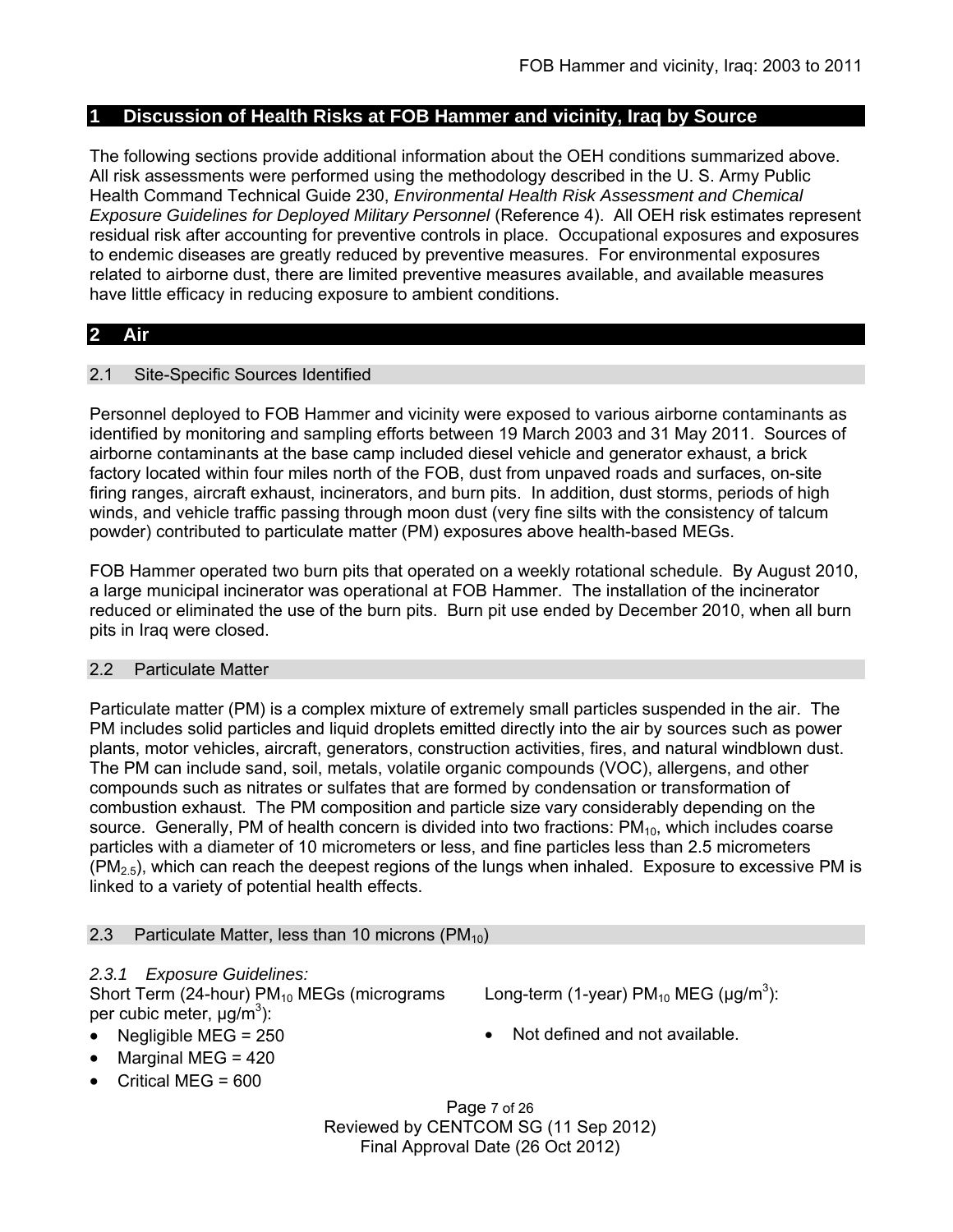# *2.3.2 Sample data/Notes:*

FOB Hammer: Fourteen valid PM<sub>10</sub> air samples were collected from 2007-2009. The range of 24hour PM<sub>10</sub> concentrations was 146  $\mu$ g/m<sup>3</sup> to 2274  $\mu$ g/m<sub>3</sub> with an average concentration of 615  $\mu$ g/m<sup>3</sup>.

Besmiyah Range: Five valid PM<sub>10</sub> samples were collected from 2004. The range of 24-hour PM<sub>10</sub> concentrations was 103  $\mu$ g/m<sup>3</sup> to 260  $\mu$ g/m<sup>3</sup> with an average concentration of 157  $\mu$ g/m<sup>3</sup>.

Kersaw Range: There were no samples for this location.

There were no sampling data for 2003, 2005-2006 and 2010-2011.

# *2.3.3 Short-term health risk:*

**Variable (Low to High):** The short-term PM<sub>10</sub> health risk assessment estimate was low to high based on typical and peak  $PM_{10}$  concentrations, and the likelihood of exposure at these hazard severity levels. A low short-term health risk assessment estimate for typical  $PM_{10}$  exposure concentrations at FOB Hammer suggested the expected losses may have little or no impact on accomplishing the mission. A high short-term health risk assessment estimate for peak  $PM_{10}$  exposure concentrations suggested a significant degradation of mission capabilities with the inability to accomplish all parts of the mission, or the inability to complete the mission to standard if hazards occur during the mission (Reference 4, Table 3-2). Daily average health risk levels for  $PM_{10}$  show no hazard for 37%, low health risk for 26%, moderate health risk for 11%, and high health risk for 26% of the time.

The hazard severity was marginal for average  $PM_{10}$  sample concentrations. The results indicated that a majority of personnel may have experienced notable eye, nose and throat irritation and some respiratory effects. Some lost-duty days may be expected. Those with a history of asthma or cardiopulmonary disease may experience increased symptoms (Reference 4, Table 3-10).

The hazard severity was critical for the highest observed  $PM_{10}$  sample concentrations. During peak exposures at the critical hazard severity level, most, if not all, personnel may have experienced very notable eye, nose and throat irritation respiratory effects. Some personnel may not be able to perform assigned duties. Some lost-duty days may be expected. Those with a history of asthma or cardiopulmonary disease may experience more severe symptoms (Reference 4, Table 3-10).

# *2.3.4 Long-term health risk:*

**Not evaluated because there are no available health guidelines.** The EPA retracted its long-term National Ambient Air Quality Standard (NAAQS) for  $PM_{10}$  due to an inability to link chronic health effects with chronic  $PM_{10}$  exposure levels.

# 2.4 Particulate Matter, less than 2.5 microns  $(PM_{2.5})$

# *2.4.1 Exposure Guidelines:*

- Short Term (24-hour) PM<sub>2.5</sub> MEGs (μg/m<sup>3</sup>):<br>• Negligible MEG = 65
- 
- Marginal MEG = 250 Marginal MEG = 65
- Critical MEG = 500

# *2.4.2 Sample data/Notes:*

Nine valid  $PM<sub>2.5</sub>$  air samples were collected from 2008 (eight samples) and 2011 (one sample) for FOB Hammer only. The range of 24-hour PM<sub>2.5</sub> concentrations was 103  $\mu$ g/m<sup>3</sup> – 736  $\mu$ g/m<sup>3</sup> with an average concentration of 320  $\mu$ g/m<sup>3</sup>. There were no sampling data for 2003-2007 and 2009-2010.

> Page 8 of 26 Reviewed by CENTCOM SG (11 Sep 2012) Final Approval Date (26 Oct 2012)

# ): Long-term (1-year)  $PM_{2.5}$  MEGs ( $\mu$ g/m<sup>3</sup>):

- Negligible MEG =  $15$
-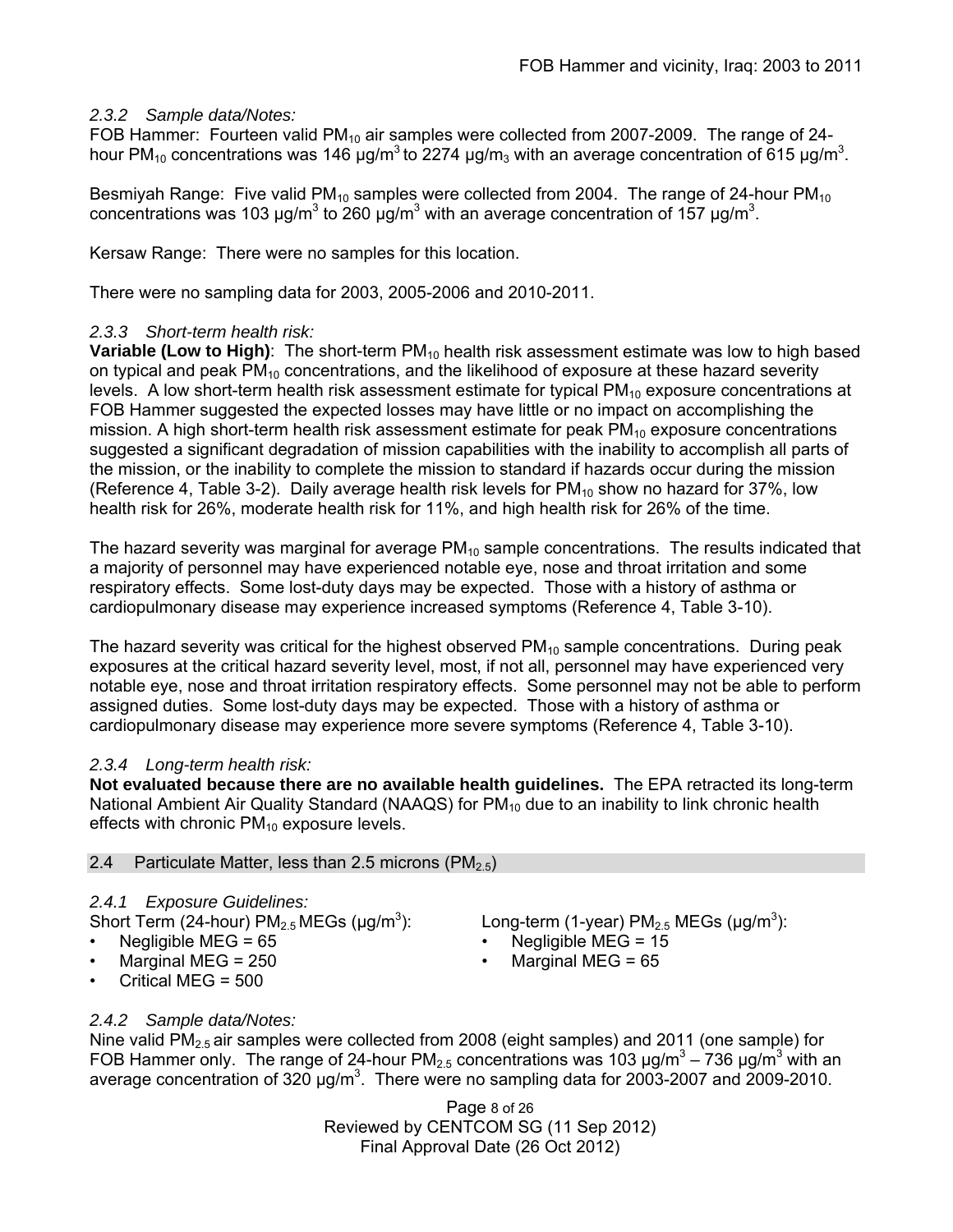## *2.4.3 Short-term health risk:*

**Variable (High to Moderate):** The short-term PM2.5 health risk assessment estimate was high to moderate based on typical and peak  $PM<sub>2.5</sub>$  concentrations, and the likelihood of exposure at these hazard severity levels. Daily average health risk levels for  $PM_{2.5}$  showed no hazard for 22%, low health risk for 56%, and high health risk for 22% of the time. A moderate short-term health risk assessment estimate for typical and peak  $PM<sub>2.5</sub>$  exposure concentrations at FOB Hammer and vicinity suggested degraded mission capabilities that resulted in reduced mission capability if hazards occurred during the mission. A high health risk assessment estimate for typical and peak  $PM_{2.5}$ exposures concentrations suggested a significant degradation of mission capabilities with the inability to accomplish all parts of the mission, or the inability to complete the mission to standard if hazards occurred during the mission. Confidence in the short-term  $PM_{2.5}$  health risk assessment was low to moderate.

The hazard severity was marginal for average  $PM_{2.5}$  exposures. The results indicated that a majority of personnel may have experienced notable eye, nose and throat irritation and some respiratory effects. Some lost-duty days may be expected. Those with a history of asthma or cardiopulmonary disease may experience increased symptoms (Reference 4, Table 3-10). However, the data quantity was insufficient to characterize the potential short-term health risk from  $PM_{2.5}$  exposure to U.S. personnel.

The hazard severity was critical for the highest observed  $PM_{2.5}$  sample concentrations. During peak exposures at the critical hazard severity level, most, if not all, personnel may have experienced very notable eye, nose and throat irritation respiratory effects. Some personnel may not be able to perform assigned duties. Some lost-duty days may be expected. Those with a history of asthma or cardiopulmonary disease may experience more severe symptoms (Reference 4, Table 3-10).

## *2.4.4 Long-term health risk:*

In 2008, the PM<sub>2.5</sub> long-term marginal MEG of 65  $\mu$ g/m<sup>3</sup> was exceeded by the average PM<sub>2.5</sub> concentration (358  $\mu$ g/m<sup>3</sup>). With repeated exposures above the MEG, a small percentage of personnel may have increased risk for developing chronic conditions, such as reduced lung function or exacerbated chronic bronchitis, COPD, asthma, atherosclerosis, or other cardiopulmonary diseases. Personnel with a history of asthma or cardiopulmonary disease were considered to be at particular risk. However, the data quantity was insufficient to characterize the potential long-term health risk from  $PM_{2.5}$  exposure to U.S. personnel. Confidence in the risk estimate was low because of the small sample size.

## 2.5 Airborne Metals from  $PM<sub>10</sub>$

# *2.5.1 Sample data/Notes:*

A total of 19 valid PM<sub>10</sub> airborne metal samples were collected at FOB Hammer and Besmiyah Range in 2004, and 2007-2009. There were no sampling data for 2003, 2005-2006 and 2010-2011.

# *2.5.2 Short-term health risks:*

None identified based on the available sampling data.

## *2.5.3 Long-term health risks:*

Vanadium had an average concentration (0.08  $\mu$ g/m<sup>3</sup>) that exceeded the long-term 1-Year negligible MEG (0.068  $\mu$ g/m<sup>3</sup>). However, the data quantity was insufficient to characterize the potential health risk of airborne metal exposure to U.S. personnel.

> Page 9 of 26 Reviewed by CENTCOM SG (11 Sep 2012) Final Approval Date (26 Oct 2012)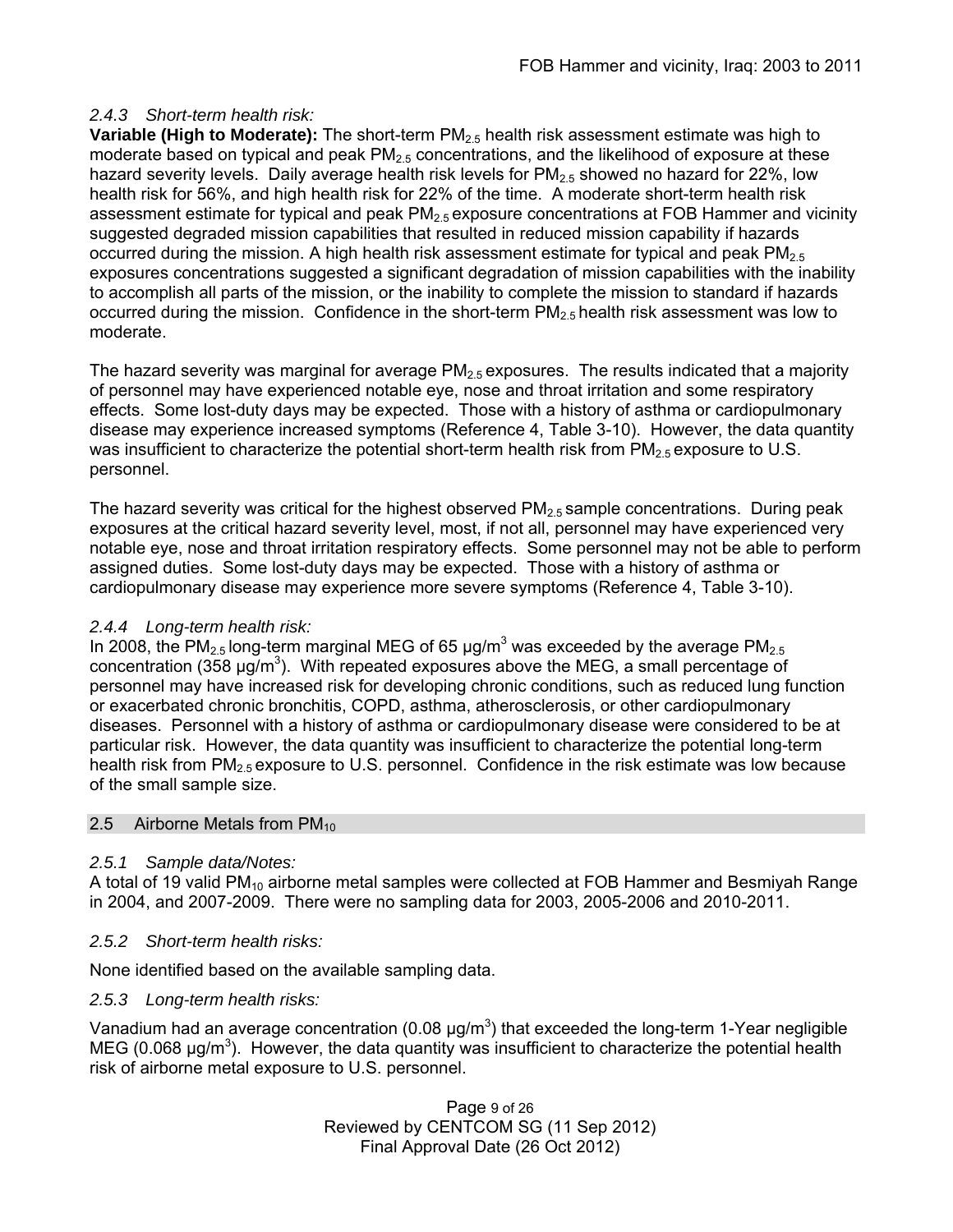#### 2.6 Volatile Organic Compounds (VOCs)

The likely sources of VOCs on FOB Hammer and vicinity were the result of fuel storage and transfers between storage tanks, vehicles and aircraft. Large, dark rubber fuel bladders and steel aboveground storage tanks, which offer little control for volatilization of fuel, were located on FOB Hammer.

#### *2.6.1 Sample data/Notes:*

The health risk assessment was based on average and peak concentration of six valid VOCs air samples collected from FOB Hammer only in 2007-2008, and the likelihood of exposure.

#### *2.6.2 Short and long-term health risks:*

None identified based on available sampling data**.** However, the data quantity was insufficient to characterize the potential short-term and long-term health risk from VOCs exposure to U.S. personnel. Confidence in the risk estimate is low (Reference 4, Table 3-6).

#### **3 Soil**

FOB Hammer and vicinity were surrounded mostly by undeveloped land and barren desert. Soil release occurred when the surface was disturbed by vehicle traffic on unpaved roads, gusting winds from thunderstorms, and industrial and/or agricultural activities.

#### 3.1 Site-Specific Sources Identified

#### *3.1.1 Sample data/Notes:*

A total of 17 valid surface soil samples collected 2003, 2007-2008, and 2010-2011 at FOB Hammer (14 samples) and Kersaw Range (three samples) were assessed for metals, inorganic and organic chemicals, pesticides and herbicides. There were no soil samples for Besmiyah Range. For the health risk assessment, personnel were assumed to remain at this location for approximately one year. There were no sampling data for 2004-2006, and 2009.

#### *3.1.2 Short-term health risk:*

Currently, sampling data for soil are not evaluated for short-term (acute) health risks.

## *3.1.3 Long-term health risks:*

No parameters exceeded 1-year Negligible MEGs. However, the data quantity was insufficient to characterize the potential long-term health risk from soil exposure to U.S. personnel.

## **4 Water**

In order to assess the risk to U.S. personnel from exposure to water in theater, the Army Institute of Public Health (AIPH) identified the most probable exposure pathways based on available information. The water exposures considered were the ingestion of water used for drinking and the use of water for non-drinking purposes (such as personal hygiene, or showering).

#### 4.1 Drinking Water

#### *4.1.1 Site-Specific Sources Identified*

Water used as drinking water was from Reverse Osmosis Water Purification Unit (ROWPU) sources and a municipal water source. The primary source of drinking water at FOB Hammer was bottled water. There were no bottled water sampling results archived to conduct a risk assessment.

> Page 10 of 26 Reviewed by CENTCOM SG (11 Sep 2012) Final Approval Date (26 Oct 2012)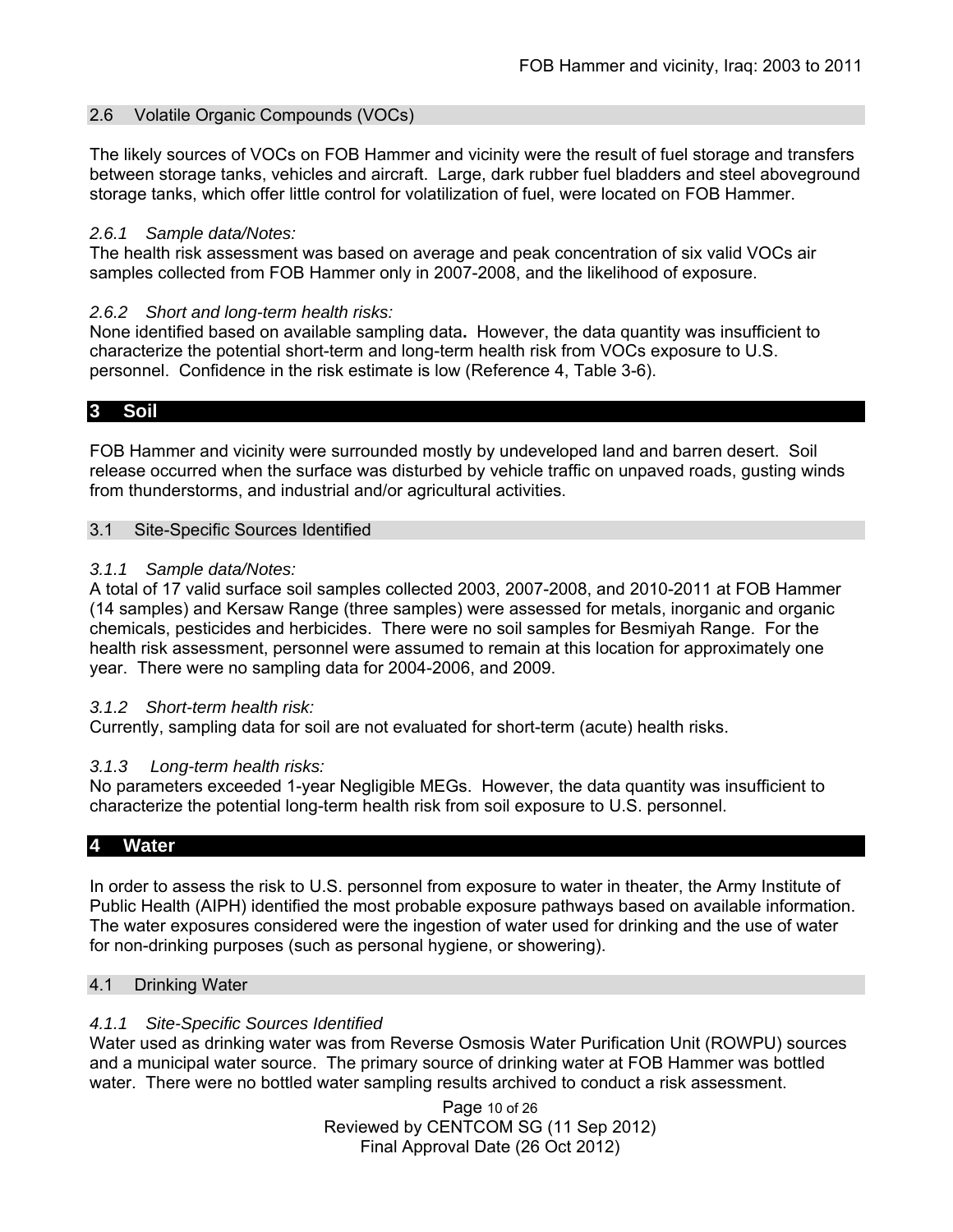## *4.1.2 Sample data/Notes*

Three samples taken in 2007 and 2011 represented drinking water exposures at FOB Hammer (two samples) and Besmiyah Range (one sample). There were no drinking water samples for Kersaw Range.

## *4.1.3 Short-term health risk*

In 2007, boron and magnesium exceeded their respective 14-day 15L/d Negligible MEG for short-term health risk. One boron sample (1.7 mg/L) exceeded its respective MEG (0.93 mg/L). One magnesium sample (310 mg/L) exceeded its respective MEG (30 mg/L). TB MED 577 notes that the health effects for drinking water with a high concentration of magnesium is an increased risk of laxative effects and an increased susceptibility to dehydration because of the increased risk of laxative effects. In 2011, monochloroacetic acid (0.12 mg/L) exceeded its respective MEG (0.093 mg/L) for short-term health risk. However, the data quantity was insufficient to characterize the potential short-term health risk from drinking water exposure to U.S. personnel.

## *4.1.4 Long-term health risk*

In 2007, one boron sample (1.7 mg/L) exceeded the 1-Year 15 L/d Negligible MEG (0.93 mg/L). However, the data quantity was insufficient to characterize the potential long-term health risk from drinking water exposure to U.S. personnel.

4.2 Water: Used for Other Purposes (Personal Hygiene, Showering, etc.

## *4.2.1 Site-Specific Sources Identified*

U.S. personnel used the ROWPU-treated water supply at FOB Hammer and vicinity for non-drinking purposes (i.e., personal hygiene, and showering, etc.).

## *4.2.2 Sample data/Notes*

Six samples taken in 2006-2009 represented non-drinking water exposures at FOB Hammer (four samples) and Besmiyah Range (two samples). There were not any non-drinking water samples for Kersaw Range.

## *4.2.3 Short-term and long-term health risk:*

There was not enough data to evaluate a potential short-term or long-term health risk. Confidence in risk estimate is low because of the small sample size (Reference 4, Table 3-6).

# **5 Military Unique**

## 5.1 Chemical Biological, Radiological Nuclear (CBRN) Weapons:

No specific hazard sources were documented in Defense Occupational and Environmental Health Readiness System (DOEHRS), or the Military Exposure Surveillance Library (MESL) data portal from the 2003 through 2011 timeframe (References 1 and 5).

5.2 Depleted Uranium (DU):

No specific hazards were documented in DOEHRS or MESL data portals from the 2003 through 2011 timeframe (References 1 and 5).

> Page 11 of 26 Reviewed by CENTCOM SG (11 Sep 2012) Final Approval Date (26 Oct 2012)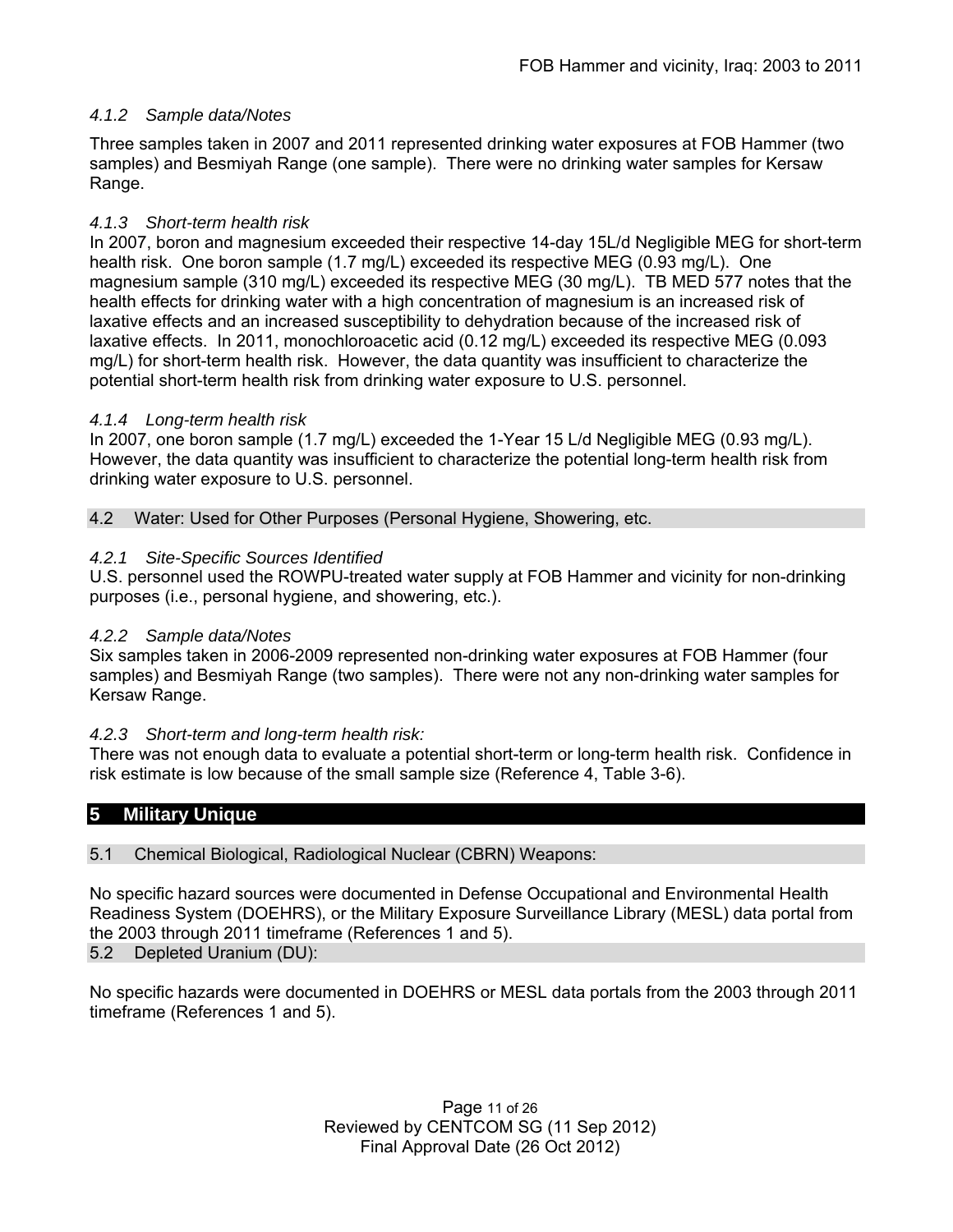#### 5.3 Ionizing Radiation:

No specific hazards were documented in DOEHRS or MESL data portals from the 2003 through 2011 timeframe (References 1 and 5).

#### 5.4 Non-Ionizing Radiation:

There were several sources of non-ionizing radiation at FOB Hammer and vicinity. There were multiple communication antennas and satellite dishes located throughout the camp, as well as Counter Remote Control Improvised Explosive Device (CIED) Electronic warfare (CREW) Systems in the convoy vehicles and possibly soldier backpacks. Available documentation did not identify any non-ionizing radiation related injuries.

*Short-term and long-term health risks:* Low, with a medium confidence level.

## **6 Endemic Disease<sup>1</sup>**

This document lists the endemic diseases reported in the region, its specific health risks and severity and general health information about the diseases. In addition, site-specific information from the MESL database was used. CENTCOM Modification (MOD) 11 (Reference 6) lists deployment requirements, to include immunization and chemoprophylaxis, in effect during the timeframe of this POEMS.

#### 6.1 Foodborne and Waterborne Diseases

Food borne and waterborne diseases in the area are transmitted through the consumption of local food and water. Local unapproved food and water sources (including ice) are heavily contaminated with pathogenic bacteria, parasites, and viruses to which most U.S. Service Members have little or no natural immunity. Effective host nation disease surveillance does not exist within the country. Only a small fraction of diseases are identified or reported in host nation personnel. Diarrheal diseases are expected to temporarily incapacitate a very high percentage of U.S. personnel within days if local food, water, or ice is consumed. Hepatitis A and typhoid fever infections typically cause prolonged illness in a smaller percentage of unvaccinated personnel. Vaccinations are required for DOD personnel and contractors. In addition, although not specifically assessed in this document, significant outbreaks of viral gastroenteritis (e.g., norovirus) and food poisoning (e.g., *Bacillus cereus*, *Clostridium perfringens*, *Staphylococcus*) may occur. Key disease risks are summarized below:

Mitigation strategies were in place and included consuming food and water from approved sources, vaccinations (when available), frequent hand washing and general sanitation practices.

 $1$  NOTE: "Risk" level refers to both severity of disease (without controls, for example vaccinations) and probability of disease based on local rates/endemic status. Diseases described are those presenting greater risk when compared with U.S. conditions. Most identified disease risks can and are being mitigated with military preventive medicine measures/policies.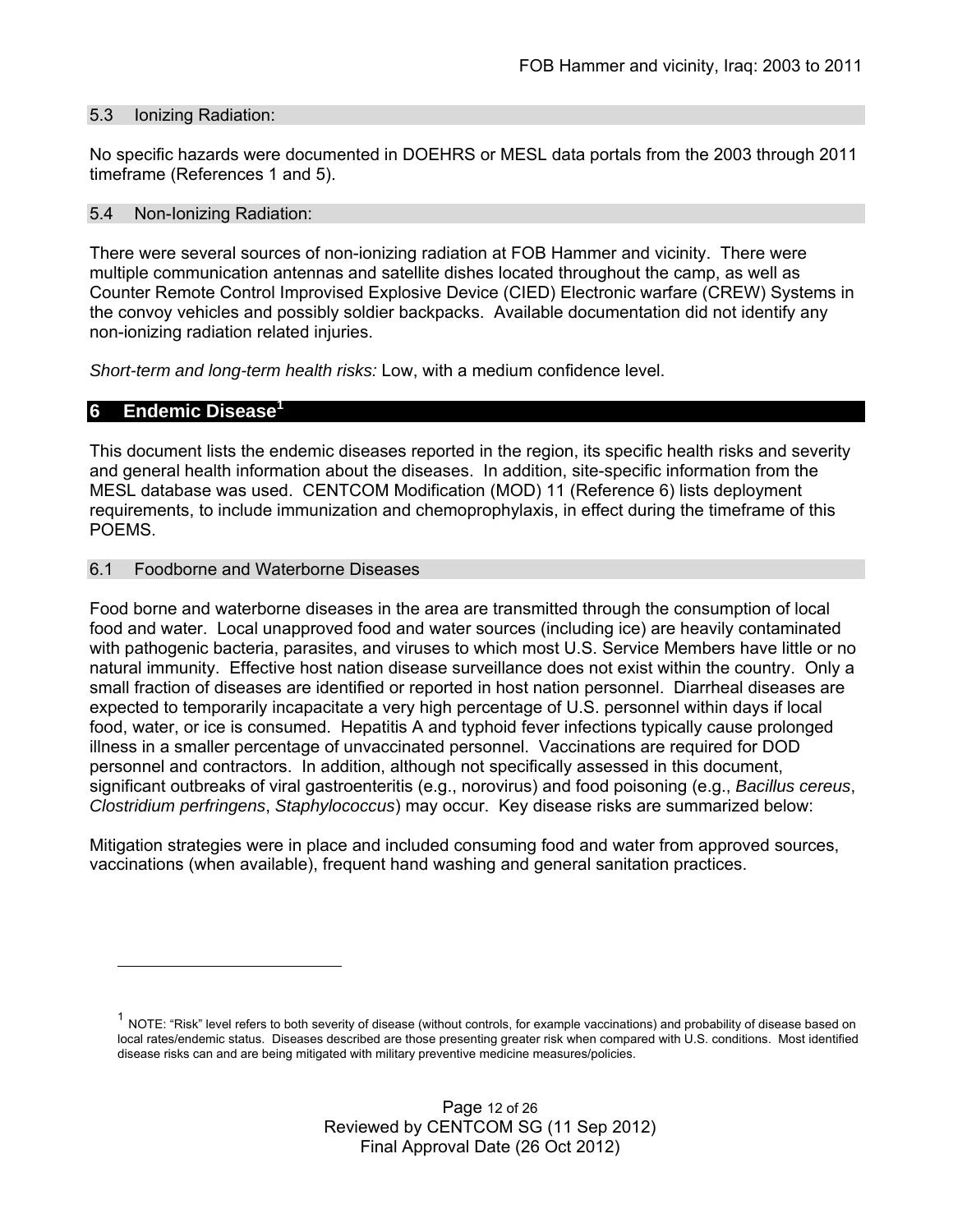# *6.1.1 FOB Hammer Gastroenteritis/Food Poisoning*

**Low:** A comprehensive data search found 11 facility inspection documents (August-October 2008) and three base camp assessments (January-April 2011). FOB Hammer had the following food service operations: AAFES concessions included Pizza Hut, Subway, and Green Bean Coffee; one dining facility and one food stand, Oasis, operated by local nationals. The most significant food sanitation finding at FOB Hammer involved repeat findings at Oasis. In October 2008, Oasis received an unsatisfactory inspection rating for dispensing foods from unapproved sources such as lamb, chicken nuggets and other "unidentified meats". Other deficiencies identified from the inspection documents and base camp assessments included:

- Improper cold hold temperatures (refrigeration units; serving line);
- Improper hot hold temperatures (serving line); and
- Employee hygiene (glove use/hand wash).

# *6.1.2 Diarrheal diseases (bacteriological)*

**High, mitigated to Low**: Unmitigated health risk to U.S. personnel was high year round. Diarrheal diseases (bacteriological) could be expected to temporarily incapacitate a very high percentage of personnel (potentially over 50 percent per month) within days if local food, water, or ice was consumed. Field conditions (including lack of hand washing and primitive sanitation) may facilitate person-to-person spread and epidemics. Typically, these result in mild disease treated in outpatient setting; recovery and return to duty in less than 72 hours with appropriate therapy. A small proportion of infections may require greater than 72 hours limited duty, or hospitalization.

# *6.1.3 Hepatitis A*

**High, mitigated to Low:** Unmitigated health risk to U.S. personnel was high year round. U.S. Personnel did not drink untreated water, and vaccination for Hepatitis A is required for deployment into the CENTCOM Area of Responsibility (AOR). Hepatitis A typically occurs after consumption of fecally contaminated food or water or through direct fecal-oral transmission under conditions of poor hygiene and sanitation. Field conditions (including primitive sanitation, lack of hand washing) may facilitate outbreaks driven by person-to-person spread. A typical case involves 1 to 3 weeks of debilitating symptoms, sometimes initially requiring inpatient care; recovery and return to duty may require a month or more.

# *6.1.4 Typhoid/paratyphoid Fever*

**High, mitigated to Low:** Unmitigated health risk to U.S. personnel was high year round. Risk was typically highest following spring floods. Typhoid and paratyphoid fever are acquired through the consumption of fecally contaminated food or water. The two diseases are clinically similar, and in areas where they are endemic, typhoid typically accounts for 90 percent of cases. Asymptomatic carriers are common with typhoid and contribute to sustained transmission. In countries with a mixture of primitive and modern sanitation and hygiene, outbreaks of typhoid fever can occur and may involve all age groups. A small number of cases (less than 1% per month attack rate) could occur among unvaccinated personnel consuming local food, water, or ice. With appropriate treatment, typhoid and paratyphoid fever are debilitating febrile illnesses typically requiring 1 to 7 days of supportive care, followed by return to duty.

# *6.1.5 Diarrhea - protozoal*

**Moderate, mitigated to Low:** Unmitigated health risk to U.S. personnel was moderate year round. In general, *Cryptosporidium* spp., *Entamoeba histolytica*, and *Giardia lamblia* were the most common protozoal causes of diarrhea wherever sanitary conditions were significantly below U.S. standards. A

> Page 13 of 26 Reviewed by CENTCOM SG (11 Sep 2012) Final Approval Date (26 Oct 2012)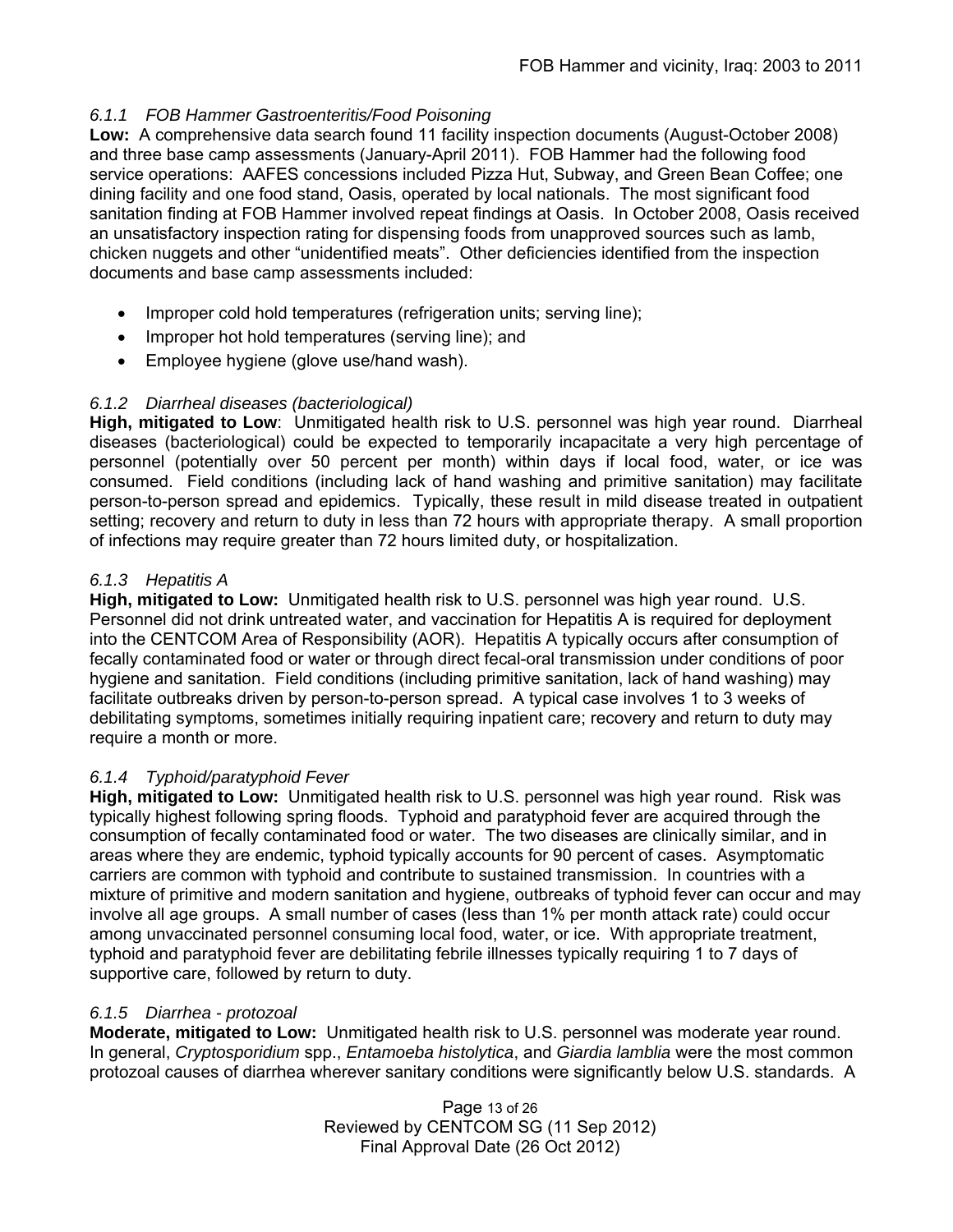small number of cases (less than 1% per month attack rate) could occur among personnel consuming local food, water, or ice. Outbreaks affecting a higher percentage of personnel were possible with *Cryptosporidium*. Symptomatic cases may vary in severity; typically mild disease demonstrating recovery and return to duty in less than 72 hours with appropriate therapy; severe cases may require 1 to 7 days of supportive care, followed by return to duty.

# *6.1.6 Brucellosis*

**Moderate, mitigated to Low:** Unmitigated health risk to U.S. personnel was moderate year round. Brucellosis is a common disease in cattle, sheep, goats, swine, and some wildlife species in most developing countries. Humans contract brucellosis through consumption of contaminated dairy products (or foods made with such products) or by occupational exposures to infected animals. The health risk from direct animal contact was likely to be highest in rural areas where livestock were present. The health risk from contaminated dairy products exists countrywide, including urban areas. Rare cases (less than 0.1% per month attack rate) could occur among personnel consuming local dairy products or having direct contact with livestock. With appropriate treatment, brucellosis is a febrile illness of variable severity, potentially requiring inpatient care; convalescence is usually over 7 days even with appropriate treatment.

# *6.1.7 Diarrhea - cholera*

**Moderate, mitigated to Low:** Unmitigated health risk to U.S. personnel was moderate year round. Development of symptomatic cholera requires exposure to large inoculums and typically is associated with ingestion of heavily contaminated food or water. Person-to-person spread of cholera occurs very infrequently, if at all. The majority of infections (75 percent or more, depending on biotype) among healthy adults are very mild or asymptomatic. Only a small percentage of infections are severe. Because cholera frequently causes serious public health impact, cholera cases are more likely to be reported under the International Health Regulations than other types of diarrhea. Rare cases (less than 0.1% per month attack rate) could occur among personnel consuming local food, water, or ice. Most symptomatic cases are mild, with recovery and return to duty in less than 72 hours on appropriate outpatient treatment; severe cases may require 1-7 days of supportive or inpatient care, followed by return to duty.

# *6.1.8 Hepatitis E*

**Low:** Unmitigated health risk to U.S. personnel was moderate year round. Risk was typically highest following spring floods. Hepatitis E occurs in four major genotypes. Genotypes 1 and 2, found primarily in Africa and Asia, cause large numbers of sporadic cases, as well as large outbreaks. Fecal contamination of drinking water is the most common source of exposure for these genotypes. Large outbreaks are usually associated with particularly severe breakdowns in baseline sanitation, as often occurs during heavy rainfall which increases mixing of sewage and drinking water sources. Secondary household cases from person-to-person transmission are uncommon. Unlike hepatitis A, where local populations living in poor sanitary conditions were usually highly immune from childhood exposures, immunity levels for hepatitis E were often much lower, even in areas of extremely poor sanitation. Typically, outbreaks of hepatitis E occur primarily among adults. Although data are insufficient to assess potential disease rates, we cannot rule out rates approaching 1 percent per month among personnel consuming local food, water, or ice. Rates may exceed 1 percent per month for personnel heavily exposed during outbreaks in the local population. Typical case involves 1 to 3 weeks of debilitating symptoms, sometimes initially requiring inpatient care; recovery and return to duty may require a month or more.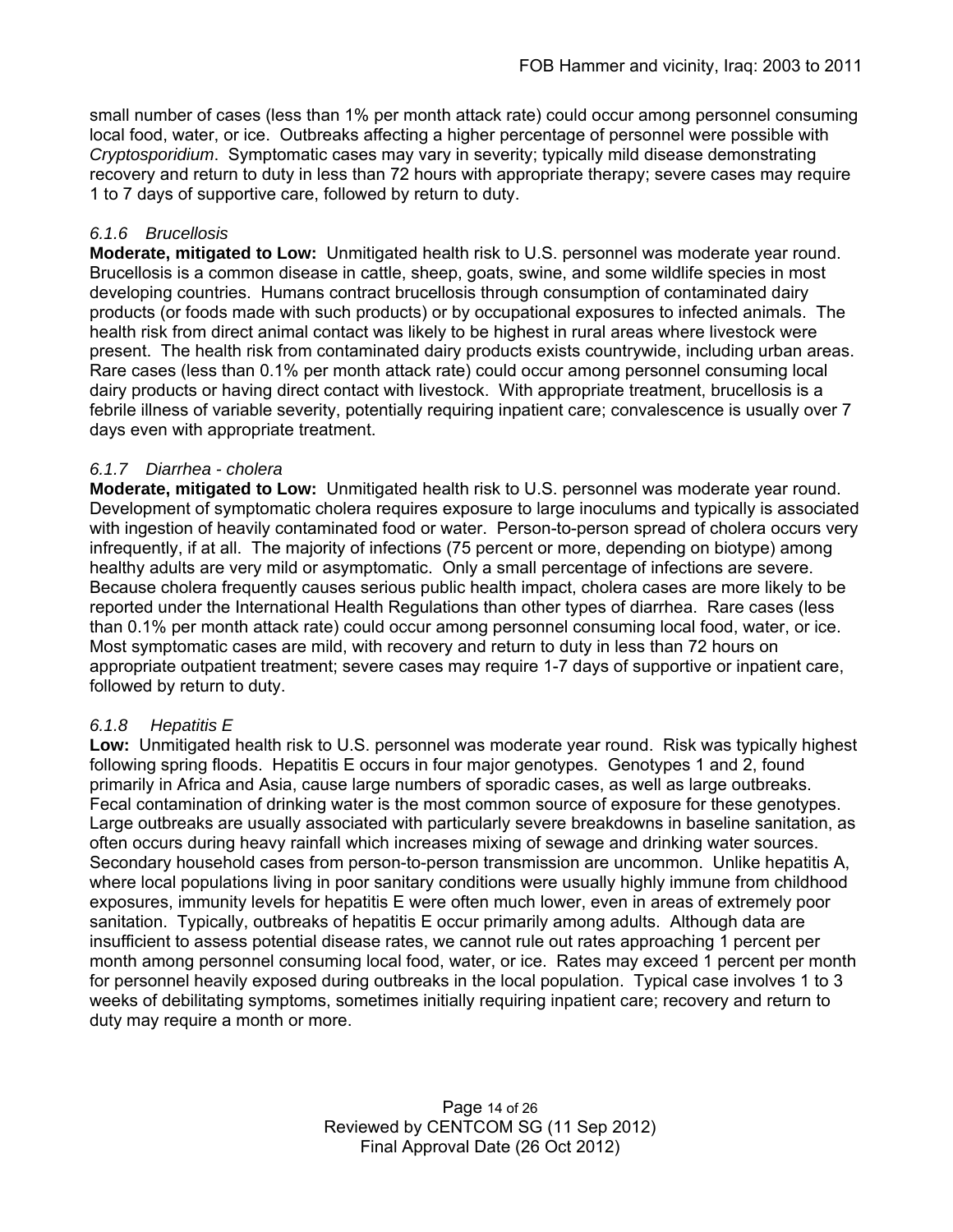## *6.1.9 Short-term health risks:*

**Low:** The overall short-term unmitigated health risk associated with other foodborne and waterborne diseases at FOB Hammer and vicinity was considered high (bacterial diarrhea, hepatitis A, typhoid fever), to moderate (diarrhea-protozoal, diarrhea-cholera, brucellosis), to low (FOB Hammer and vicinity gastroenteritis/Food poisoning, Hepatitis E) if local food or water was consumed. Preventive Medicine measures reduced the risk to low. Confidence in the risk estimate was medium.

## *6.1.10 Long-term health risks:*

**None identified based on available data**.Confidence in the risk estimate was medium.

## 6.2 Arthropod Vector-Borne Diseases

During the warmer months (typically from April through November), the climate and ecological habitat support populations of arthropod vectors, including mosquitoes, ticks, and sandflies, with variable rates of disease transmission. Significant disease transmission is sustained countrywide, including urban areas. Mitigation strategies were in place and included proper wear of treated uniforms, application of repellent to exposed skin, and use of bed nets and chemoprophylaxis (when applicable). Additional methods included the use of pesticides, reduction of pest/breeding habitats, and engineering controls.

## *6.2.1 Malaria*

**None**: Indigenous transmission of malaria in Iraq was eliminated as of 2008 reducing risk among personnel exposed to mosquito bites to None.

## *6.2.2 Sandfly fever*

**Moderate, mitigated to Low:** Unmitigated health risk to U.S. personnel was moderate with seasonal transmission (May-June and September-October). Sandfly fever potential disease rates are from 1% to 10% per month under worst-case conditions. Mitigation measures reduced the risk to low. The disease is transmitted by sandflies and occurs more commonly in children though adults are still at risk. Sandfly fever disease typically resulted in debilitating febrile illness requiring 1 to 7 days of supportive care followed by return to duty.

## *6.2.3 Leishmaniasis*

**Moderate, mitigated to Low:** Unmitigated health risk to U.S. personnel was moderate with seasonal transmission (April-November). Leishmaniasis is transmitted by sand flies. There are two forms of the disease; cutaneous (acute form) and visceral (a more latent form of the disease). The leishmaniasis parasites may survive for years in infected individuals and this infection may go unrecognized by physicians in the U.S. when infections become symptomatic years later. Cutaneous infection is unlikely to be debilitating, though lesions may be disfiguring. Visceral leishmaniasis disease can cause severe febrile illness, which typically requires hospitalization with convalescence over 7 days.

# *6.2.4 Crimean-Congo hemorrhagic fever*

**Moderate, mitigated to Low**: Unmitigated health risk to U.S. personnel was moderate year round. Crimean-Congo hemorrhagic fever occurs in rare cases (less than 0.1% per month attack rate in indigenous personnel) and is transmitted by tick bites or occupational contact with blood or secretions from infected animals. The disease typically requires intensive care with fatality rates from 5% to 50%.

> Page 15 of 26 Reviewed by CENTCOM SG (11 Sep 2012) Final Approval Date (26 Oct 2012)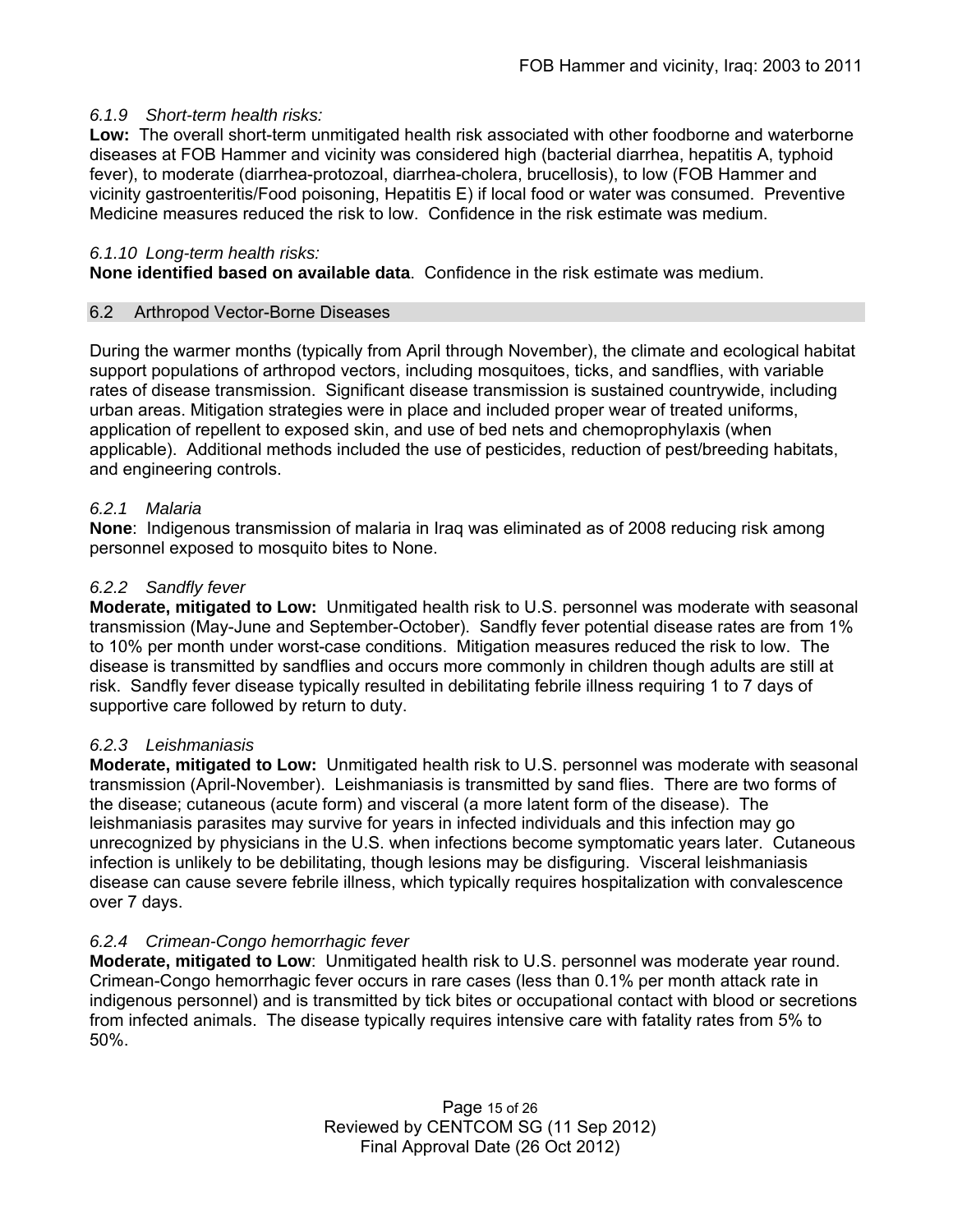## *6.2.5 Typhus-murine (fleaborne)*

**Low:** Unmitigated health risk to U.S. personnel was low year round.Typhus-murine (fleaborne) is present in the region; rare cases are possible among personnel exposed to rodents (particularly rats) and fleabites. Typhus-murine is a debilitating febrile illness typically requiring 1 to 7 days of inpatient care, followed by return to duty.

## *6.2.6 Rickettsioses*

**Low:** Unmitigated health risk to U.S. personnel was low with seasonal transmission (April-November). Rickettsioses disease was present in the region; rare cases were possible among personnel exposed to tick bites. Incidents can result in a potentially debilitating febrile illness, which may require 1 to 7 days of supportive care followed by return to duty. More prolonged and severe infections may occur with rare fatalities. Fatality rates in untreated cases may be higher.

## *6.2.7 West Nile fever*

**Low:** Unmitigated health risk to U.S. personnel was low with seasonal transmission (April-November). West Nile fever was present and maintained by the bird population and mosquitoes that help to transfer the diseases from birds to humans. The majority of infections in young, healthy adults are asymptomatic although it can result in fever, headache, tiredness, and body aches, occasionally with a skin rash (on the trunk of the body) and swollen lymph glands. West Nile fever is a febrile illness typically requiring 1-7 days of inpatient care followed by return to duty; convalescence may be prolonged.

## *6.2.8 Sindbis*

**Low:** Unmitigated health risk to U.S. personnel was low with seasonal transmission (April-November). Extremely rare cases could occur among personnel exposed to mosquito bites. Sindbis is a debilitating febrile illness often accompanied by rash, typically requiring 1 to 7 days of supportive care. Significant arthralgias can persist for several weeks or more in some cases.

# *6.2.9 Short-term health risks:*

**Low:** The overall short-term unmitigated health risk associated with arthropod vector-borne diseases at FOB Hammer and vicinity was considered high (malaria) to moderate (sandfly fever, leishmaniasis (cutaneous and visceral), typhus-miteborne and Crimean-Congo hemorrhagic fever) to low (West Nile fever, Rickettsioses, typhus-murine, and sindbis). Preventive measures such as IPM practices, proper wear of treated uniforms and application of repellent to exposed skin reduced the health risk to low to none for arthropod vector-vector borne diseases. Confidence in the risk estimate was medium (Reference 4, Table 3-6).

## *6.2.10 Long-term health risks:*

**Low:** The long-term unmitigated health risk is moderate for leishmaniasis-visceral (chronic). Risk was reduced to low by proper wear of the uniform and application of repellent to exposed skin. Confidence in the risk estimate is high.

## 6.3 Water Contact Diseases

Tactical operations or recreational activities that involve extensive contact with surface water such as lakes, streams, rivers, or flooded fields may result in significant exposure to leptospirosis and schistosomiasis. Arid portions of Iraq without permanent or persistent bodies of surface water do not support transmission of leptospirosis or schistosomiasis. Risk was restricted primarily to areas along rivers and lakes. These diseases can debilitate personnel for up to a week or more. Leptospirosis

> Page 16 of 26 Reviewed by CENTCOM SG (11 Sep 2012) Final Approval Date (26 Oct 2012)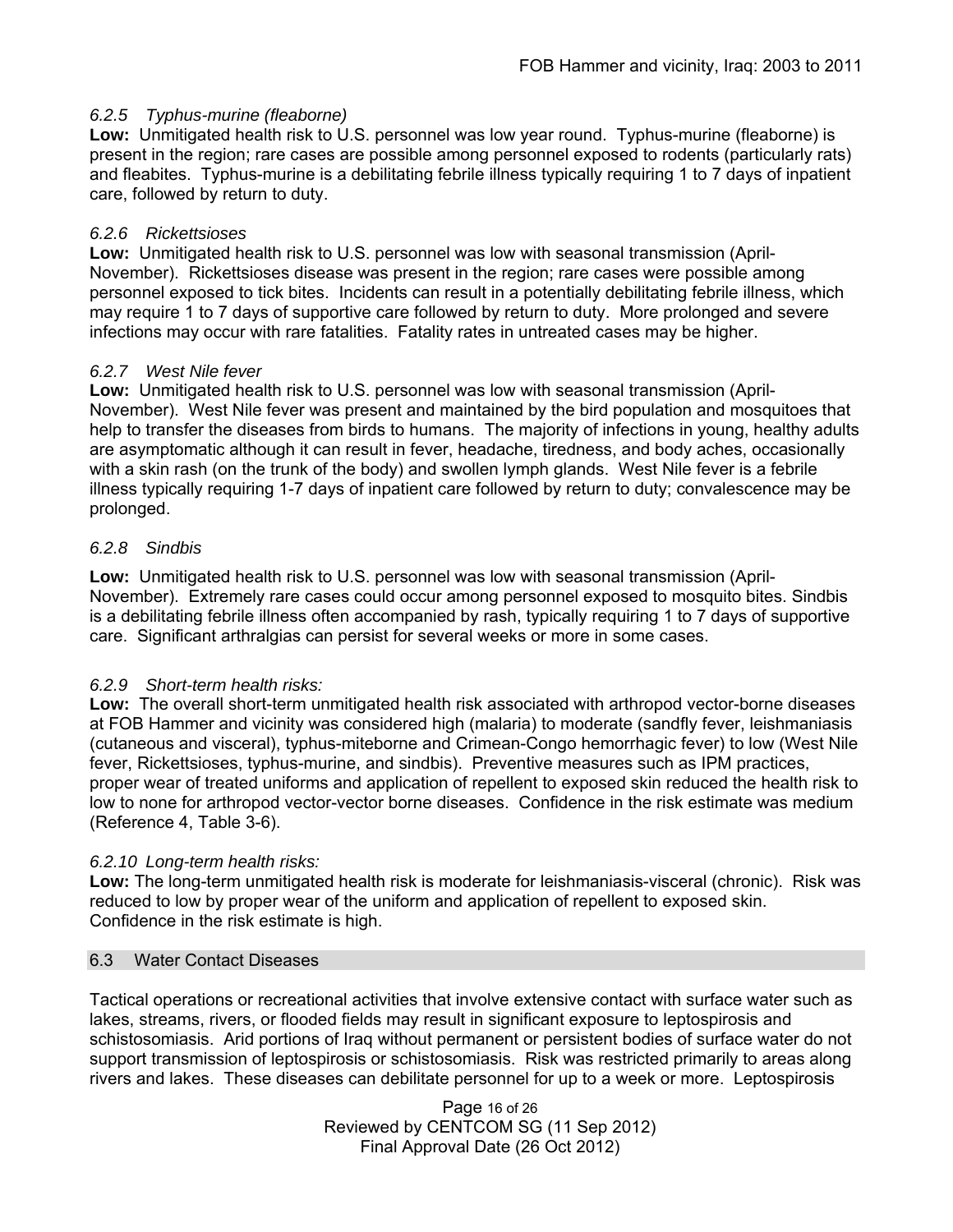risk typically increases during flooding. In addition, although not specifically assessed in this document, bodies of surface water are likely to be contaminated with human and animal waste. Activities such as wading or swimming may result in exposure to enteric diseases including diarrhea and hepatitis via incidental ingestion of water. Prolonged water contact also may lead to the development of a variety of potentially debilitating skin conditions including bacterial or fungal dermatitis. Mitigation strategies were in place and included avoiding water contact and recreational water activities, proper wear of uniform (especially footwear), and protective coverings for cuts/abraded skin.

## *6.3.1 Leptospirosis*

**Moderate, mitigated to Low**: Unmitigated health risk to U.S. personnel was moderate with seasonal transmission (April-November). Leptospirosis is present in Iraq but at unknown levels. Human infection occurs through exposure to water or soil contaminated by infected animals and has been associated with wading, and swimming in contaminated, untreated open water.The occurrence of flooding after heavy rainfall facilitates the spread of the organism because, as water saturates the environment, Leptospirosis present in the soil pass directly into surface waters. Leptospirosis can enter the body through cut or abraded skin, mucous membranes, and conjunctivae. Ingestion of contaminated water can also lead to infection. The acute generalized illness associated with infection can mimic other tropical diseases (for example, dengue fever, malaria, and typhus), and common symptoms include fever, chills, myalgia, nausea, diarrhea, cough, and conjunctival suffusion. Manifestations of severe disease can include jaundice, renal failure, hemorrhage, pneumonitis, and hemodynamic collapse. Recreational activities involving extensive water contact may result in personnel being temporarily debilitated with leptospirosis.

## *6.3.2 Schistosomiasis*

**Moderate, mitigated to Low:** Unmitigated health risk to U.S. personnel was moderate with seasonal transmission (April-November). Schistosomiasis can occur in rare cases (less than 0.1% per month attack rate) among personnel wading or swimming in fecally contaminated bodies of water such as lakes, streams, or irrigated fields.Mild infections are generally asymptomatic. In very heavy acute infections, a febrile illness (acute schistosomiasis) may occur, especially with *S. japonicum* and *S. mansoni*, requiring hospitalization and convalescence over 7 days.

# *6.3.3 Short-term health risks:*

**Low:** The overall short-term unmitigated health risk associated with water contact diseases at FOB Hammer and vicinity was considered moderate (leptospirosis and schistosomiasis). Preventive measures such as avoiding water contact and recreational water activities; and protective coverings for cuts/abraded skin reduced the health risk to low to none. Confidence in the risk estimate was medium.

## *6.3.4 Long-term health risks:*

None identified based on available data. Confidence in the risk estimate was medium.

## 6.4 Respiratory Diseases

Although not specifically assessed in this document, deployed U.S. forces may be exposed to a wide variety of common respiratory infections in the local population. These include influenza, pertussis, viral upper respiratory infections, viral and bacterial pneumonia, and others. The U.S. military populations living in close-quarter conditions are at risk for substantial person-to-person spread of respiratory pathogens. Influenza is of particular concern because of its ability to debilitate large numbers of unvaccinated personnel for several days. Mitigation strategies were in place and included

> Page 17 of 26 Reviewed by CENTCOM SG (11 Sep 2012) Final Approval Date (26 Oct 2012)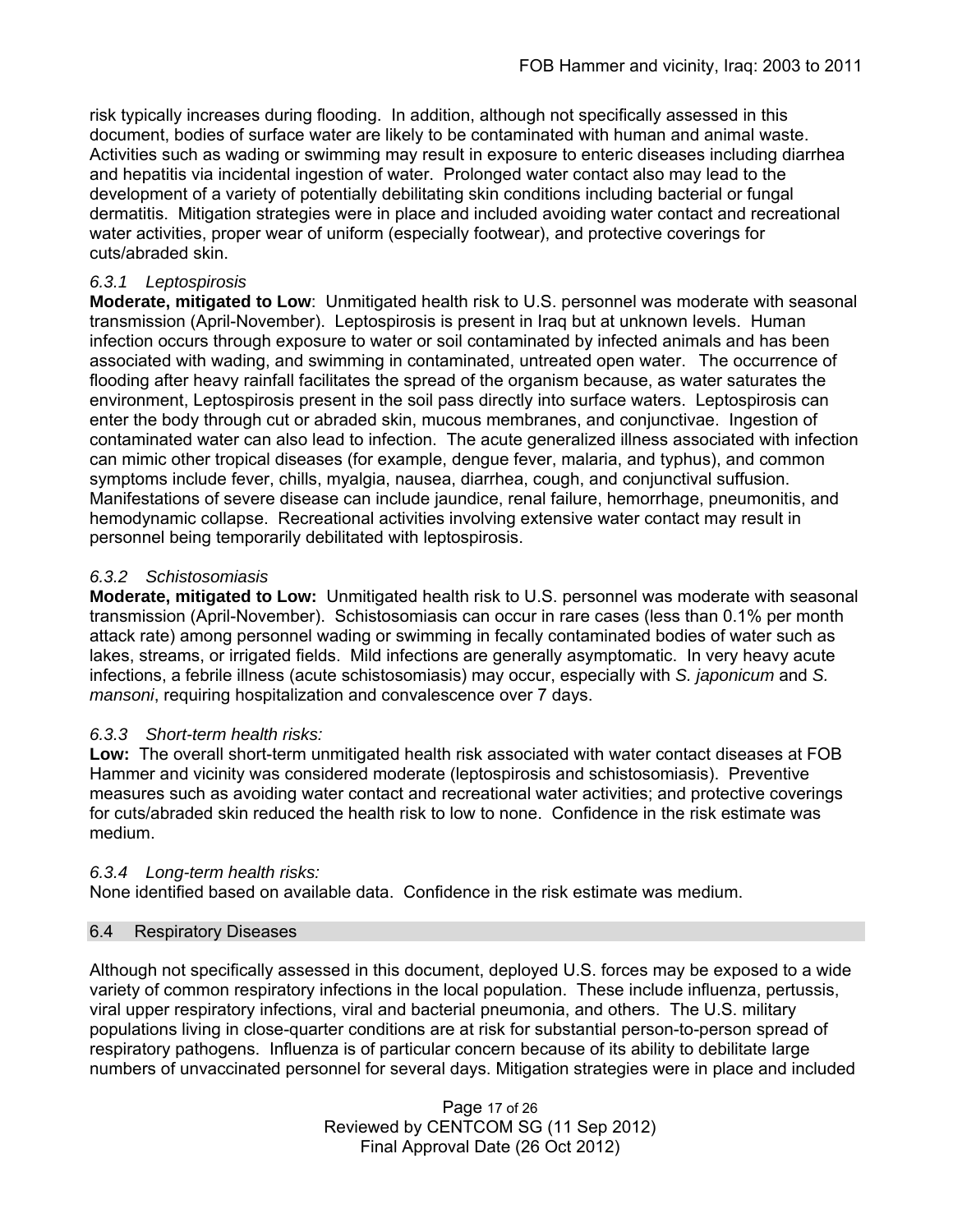routine medical screenings, vaccination, enforcing minimum space allocation in housing units, implementing head-to-toe sleeping in crowded housing units, implementation of proper personal protective equipment (PPE) when necessary for healthcare providers and detention facility personnel. Additional mitigation included active case isolation in negative pressure rooms, where available.

# *6.4.1 Tuberculosis (TB)*

**Moderate, mitigated to Low:** Unmitigated health risk to U.S. personnel was moderate year round. Tuberculosis (TB) is usually transmitted through close and prolonged exposure to an active case of pulmonary or laryngeal TB, but can also occur with incidental contact. The risk of TB in U.S. forces varies with individual exposure. The Army Surgeon General has defined increased risk in deployed Soldiers as indoor exposure to locals or third country nationals of greater than one hour per week in a highly endemic active TB region.

# *6.4.2 Meningococcal meningitis*

**Low:** Unmitigated health risk to U.S. personnel was low year round. Meningococcal meningitis is transmitted from person to person through droplets of respiratory or throat secretions. Risk is comparable to the U.S. among unvaccinated personnel who have close contact with the local population. Close and prolonged contact facilitates the spread of this disease. Meningococcal meningitis is a potentially very severe disease typically requiring intensive care; fatalities may occur in 5-15% of cases.

## *6.4.3 Short-term health risks:*

**Low:** The overall short-term unmitigated health risk associated with respiratory diseases at FOB Hammer and vicinity was considered moderate (tuberculosis) to low (meningococcal meningitis). Preventive measures reduced the health risk to low. Confidence in the risk estimate was medium.

## *6.4.4 Long-term health risks:*

**None identified based on available data.** TB was evaluated as part of the post deployment health assessment (PDHA). A TB skin test was required post-deployment if potentially exposed and was based upon individual service policies.

## 6.5 Animal-Contact Diseases

## *6.5.1 Rabies*

**Moderate, mitigated to Low:** Unmitigated health risk to U.S. personnel was moderate year round. Occurrence in local animals was well above U.S. levels due to the lack of organized control programs. Dogs were the primary reservoir of rabies in Iraq, and a frequent source of human exposure. Rabies is transmitted by exposure to the virus-laden saliva of an infected animal, typically through bites, but could occur from scratches contaminated with the saliva. In June 2008, the New Jersey Health department in The United States reported a confirmed case of rabies in a mixed-breed dog recently imported from Iraq. Rabies is transmitted by exposure to the virus-laden saliva of an infected animal, typically through bites, but could occur from scratches contaminated with the saliva. No cases of rabies acquired in Iraq have been identified in US Service Members to date. Although, the vast majority (>99%) of persons who develop rabies disease will do so within a year after a risk exposure, there have been rare reports of individuals presenting with rabies disease up to six years or more after their last known risk exposure. Mitigation strategies included command emphasis of CENTCOM GO 1B, reduction of animal habitats, active pest management programs, and timely treatment of feral animal scratches/bites.

> Page 18 of 26 Reviewed by CENTCOM SG (11 Sep 2012) Final Approval Date (26 Oct 2012)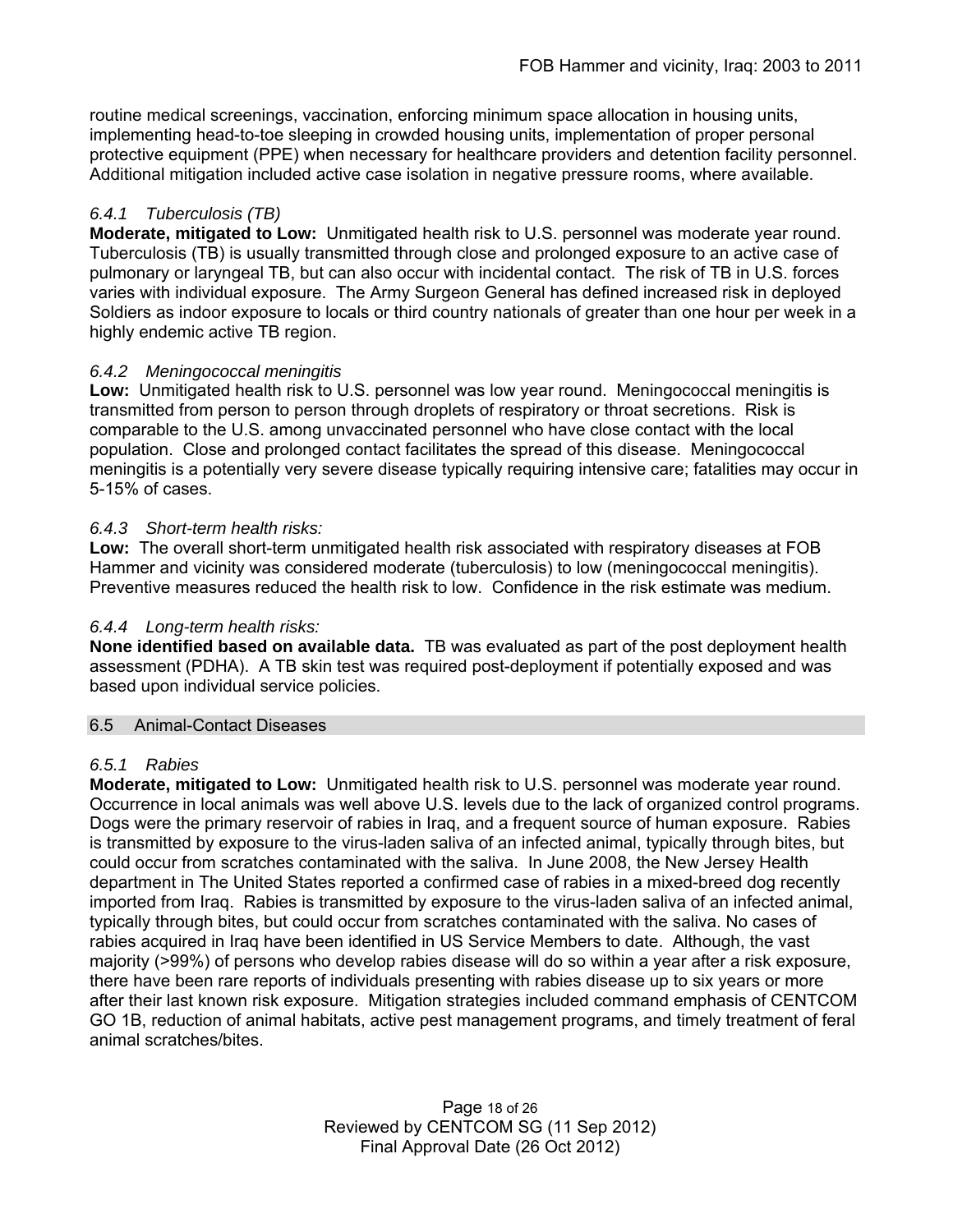## *6.5.2 Q-Fever*

**Moderate, mitigated to Low:** Unmitigated health risk to U.S. personnel was moderate year round. Rare cases were possible among personnel exposed to aerosols from infected animals, with clusters of cases possible in some situations. Significant outbreaks (affecting 1-50 percent) could occur in personnel with heavy exposure to barnyards or other areas where animals are kept. Unpasteurized milk may also transmit infection. The primary route of exposure is respiratory, with an infectious dose as low as a single organism. Q-Fever is a debilitating febrile illness, sometimes presenting as pneumonia, typically requiring 1 to 7 days of inpatient care followed by return to duty. Mitigation strategies include consuming approved food sources, avoidance of animals and farms, dust abatement when working in these areas (wet mop, water sprayed on high volume traffic areas, etc.), and proper PPE for personnel working with animals.

# *6.5.3 Anthrax*

**Low:** Unmitigated health risk to U.S. personnel was low year round. Cutaneous and gastrointestinal anthrax are the most common forms of naturally occurring infection; cutaneous anthrax is transmitted by direct contact with infected animals or carcasses, including hides. Eating undercooked infected meat can result in contracting gastrointestinal anthrax. Pulmonary anthrax is contracted through inhalation of spores and is extremely rare. Cutaneous anthrax typically requires 1 to 7 days of supportive care with subsequent return to duty; gastrointestinal anthrax typically requires hospitalization, and has a high fatality rate if untreated. Mitigation strategies include consuming approved food sources, avoidance of animals and farms, dust abatement when working in these areas (wet mop, water sprayed on high volume traffic areas, etc.), and proper PPE for personnel working with animals, and immunization.

## *6.5.4 H5N1 avian influenza*

**Low:** Unmitigated health risk to U.S. personnel was low year round. Extremely rare cases could occur in U.S. personnel who have close contact with birds or poultry infected with H5N1. H5N1 is a very severe illness. The fatality rate is higher than 50 percent in symptomatic cases. Mitigation strategies include avoidance with birds/poultry and proper cooking temperatures for poultry products.

## *6.5.5 Short-term health risks:*

**Low:** The overall short-term unmitigated health risk associated with animal contact diseases at FOB Hammer and vicinity was considered moderate (rabies, Q-fever) to low (anthrax, H5N1 avian influenza). Preventive measures reduced the health risk to low. Confidence in risk estimate was medium.

## *6.5.6 Long-term health risks:*

**Low:** The long-term risk for rabies is low because the incubation period for rabies can be several years in rare cases.

# **7 Venomous Animal/Insect**

All information was taken directly from the Clinical Toxinology Resources web site from the University of Adelaide, Australia (Reference 8). The species listed below have home ranges that overlap the location of FOB Hammer and vicinity, and may present a health risk if they are encountered by personnel.

> Page 19 of 26 Reviewed by CENTCOM SG (11 Sep 2012) Final Approval Date (26 Oct 2012)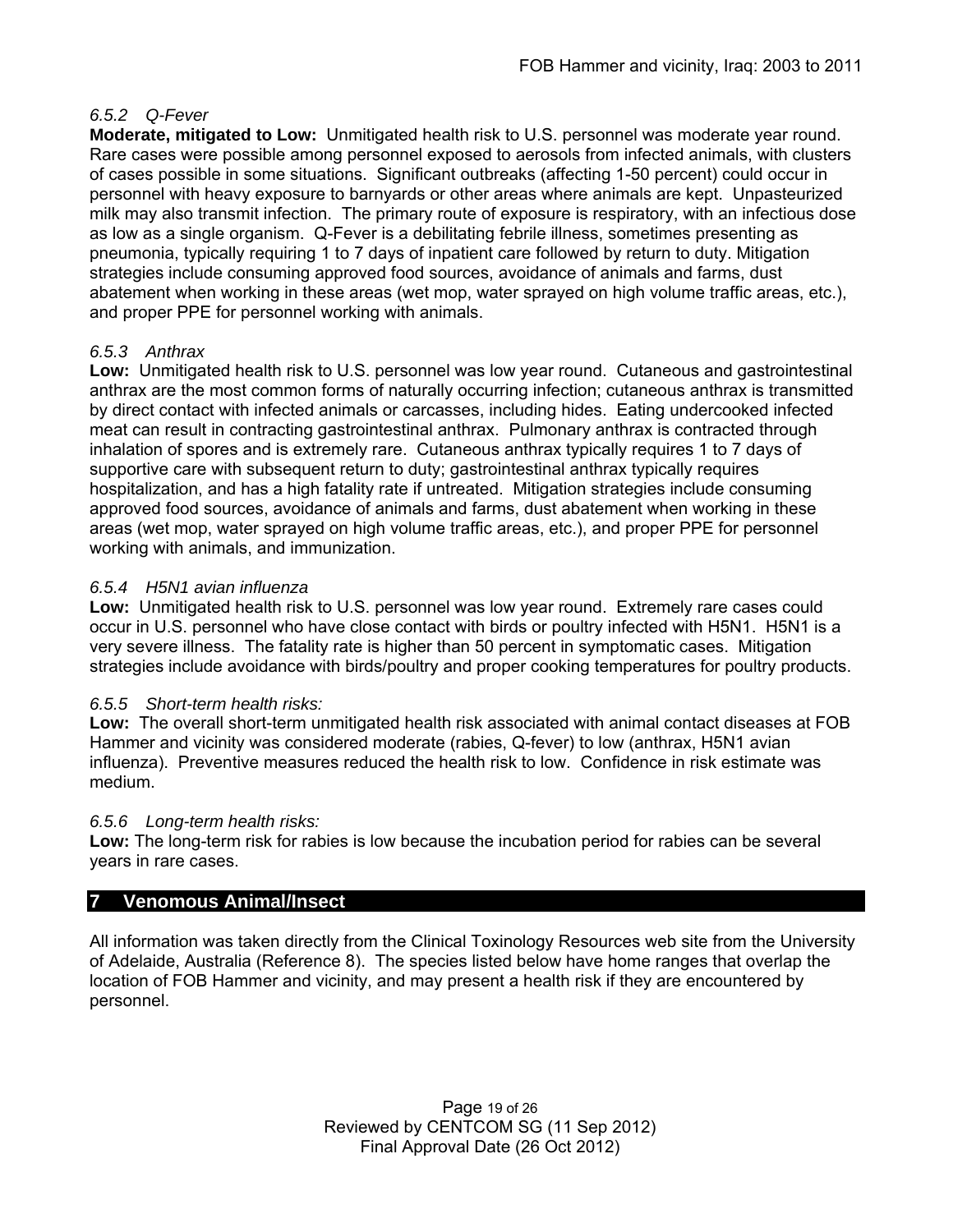## 7.1 Spiders

 *Latrodectus pallidus*: Clinical effects uncertain, but related to medically important species, therefore major envenoming cannot be excluded.

#### 7.2 Scorpions

 *Androctonus crassicauda (black scorpion): Severe envenoming possible and potentially lethal, however most stings cause only severe local pain.* 

 *Buthacus leptochelys*, *Buthacus macrocentrus*, *Compsobuthus jakesi*, *Compsobuthus matthiesseni*, *Compsobuthus werneri,Odontobuthus doriae*, *Orthochirus iraqus*, and *Orthochirus scrobiculosus*: Clinical effects unknown; there are a number of dangerous Buthid scorpions, but ther are also some known to cause minimal effects only. Without clinical data it is unclear where this species fits within that spectrum.

*Euscorpius italicus*, and *Scorpio maurus*: Mild envenoming only, not likely to prove lethal.

*Hemiscorpius lepturus*: Severe envenoming possible, potentially lethal.

 *Hottentotta saulcyi*, *Hottentotta scaber*, and *Hottentotta schach*: Moderate envenoming possible but unlikely to prove lethal.

#### 7.3 Snakes

- *Cerastes cerastes* and *Cerastes gasperettii*: Potentially lethal envenoming, though unlikely.
- *Echis sochureki*: *M*oderate to severe, potentially lethal envenoming.

 *Hemorrhois ravergieri*, *Malpolon monspessulanus*, *Psammophis schokari*, *Pseudocyclophis persicus, Telescopus fallax* and *Telescopus tessellatus*: Clinical effects unknown, but unlikely to cause significant envenoming.

 *Macrovipera lebetina* subspecies e*uphratica* and subspecies *obtusa,and Vipera albicornuta*: Severe envenoming possible, potentially lethal.

 *Platyceps rhodorachis* and *Psammophis lineolatus*: Mild envenoming only, not likely to prove lethal.

 *Walterinnesia aegyptia*: Clinical effects unknown, but potentially lethal envenoming, though unlikely, cannot be excluded.

## 7.4 Short-term health risk:

**Low:** If encountered, effects of venom vary with species from mild localized swelling (e.g., *S. maurus*) to potentially lethal effects (e.g.,*V. albicornuta*). See effects of venom above. Mitigation strategies included avoiding contact, proper wear of uniform (especially footwear), and timely medical treatment. Confidence in the health risk estimate is low (Reference 9, Table 3-6).

> Page 20 of 26 Reviewed by CENTCOM SG (11 Sep 2012) Final Approval Date (26 Oct 2012)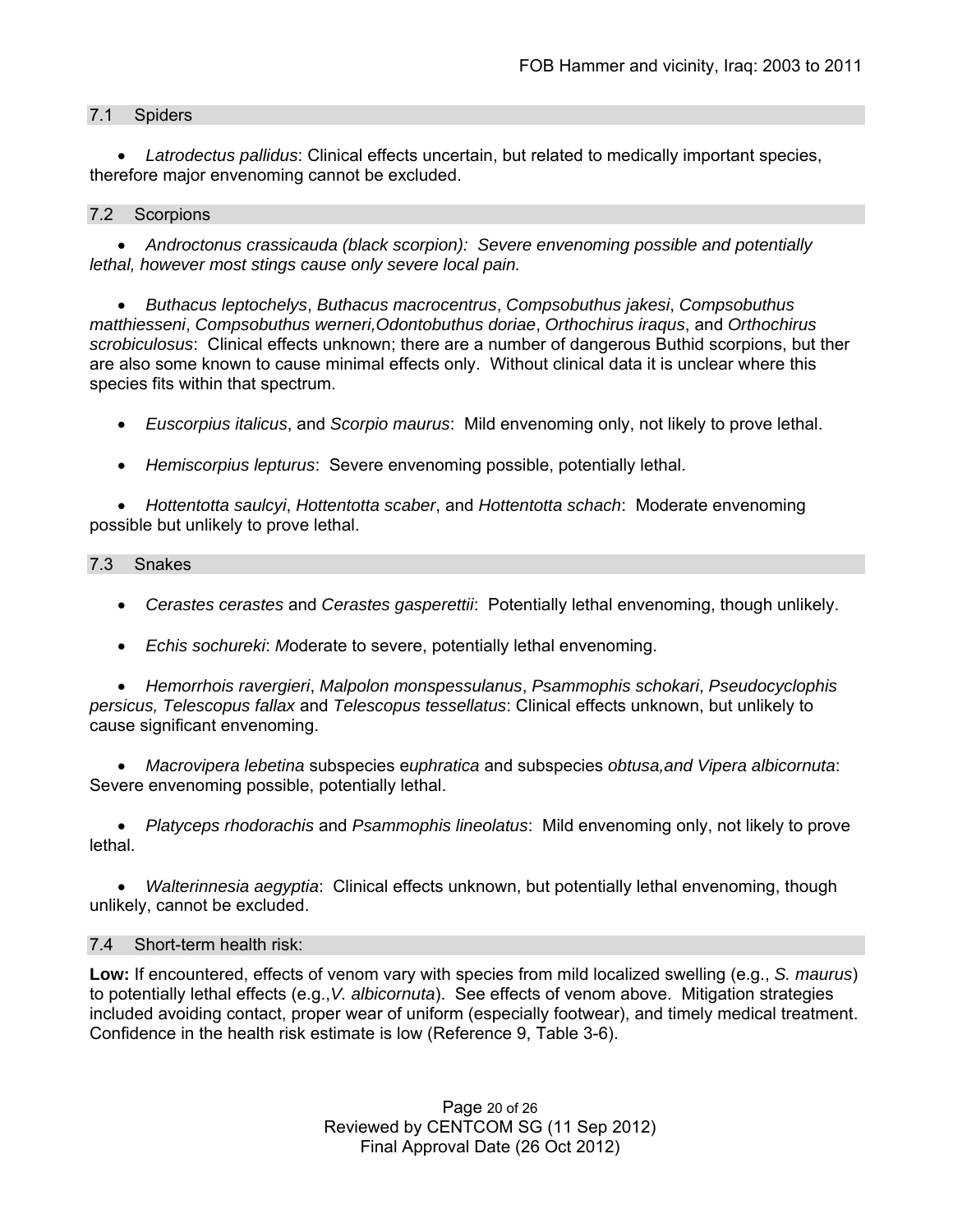## 7.5 Long-term health risk:

## **None identified.**

## **8 Heat/Cold Stress**

Site-specific information was not available for FOB Hammer. The following information is from the city of Baghdad, which is approximately 20 miles, northwest of FOB Hammer. The climate is hot and dry in the summer, cool and damp in the winter. Between May and September, the average daily maximum temperature reaches the low 100s F, and the high may reach the low 120s F. In winter, the average daytime temperature is in the mid 50s, and the temperature occasionally drops below freezing. Precipitation is sparse (6 inches annually) and occurs mainly between December and April. There is no precipitation in the summer. Heat stress/injuries and cold stress/injuries are largely dependent on operational and individual factors instead of environmental factors alone (Reference 9).

#### 8.1 Heat

## *8.1.1 Short-term health risk:*

**High.** The short-term risk of heat injury is high in unacclimated personnel. Risk is reduced to moderate through preventive measures such as work/rest cycles, proper hydration and nutrition, and monitoring Wet Bulb Glove Temperature (WBGT) (Reference 4, Table 3-6).

## *8.1.2 Long-term health risks:*

**Low**. The long-term risk is low. However, the risk may be greater to certain susceptible persons– those older (i.e., greater than 45 years), in lesser physical shape, or with underlying medical/health conditions. Long-term health implications from heat injuries are rare but can occur–especially from more serious heat injuries such as heat stroke.It is possible that high heat in conjunction with various chemical exposures can increase long-term health risks, though specific scientific evidence is not conclusive. Confidence in these risk estimates is medium (Reference 4, Table 3-6).

## 8.2 Cold

*Short-term and Long-term health risks:* **Low.** The risk of cold injury was low. Confidence in this risk estimate was medium.

# **9 Noise**

#### 9.1 Continuous:

There was no mention in any reviewed documentation of the presence of "generator farms" at FOB Hammer. However, spot generators of various sizes were located throughout the FOB. There were at least 16 separate firing ranges located at or near FOB Hammer, that were likely active year round. In addition, helicopters and small cargo aircrafts contributed to noise levels.

*Short-term and Long-term risks*: **High, mitigated to Low**. The unmitigated health risk was high for individuals working near major noise sources without proper hearing protection. Risk was reduced to low through use of proper hearing protection. Confidence in risk estimate was medium.

> Page 21 of 26 Reviewed by CENTCOM SG (11 Sep 2012) Final Approval Date (26 Oct 2012)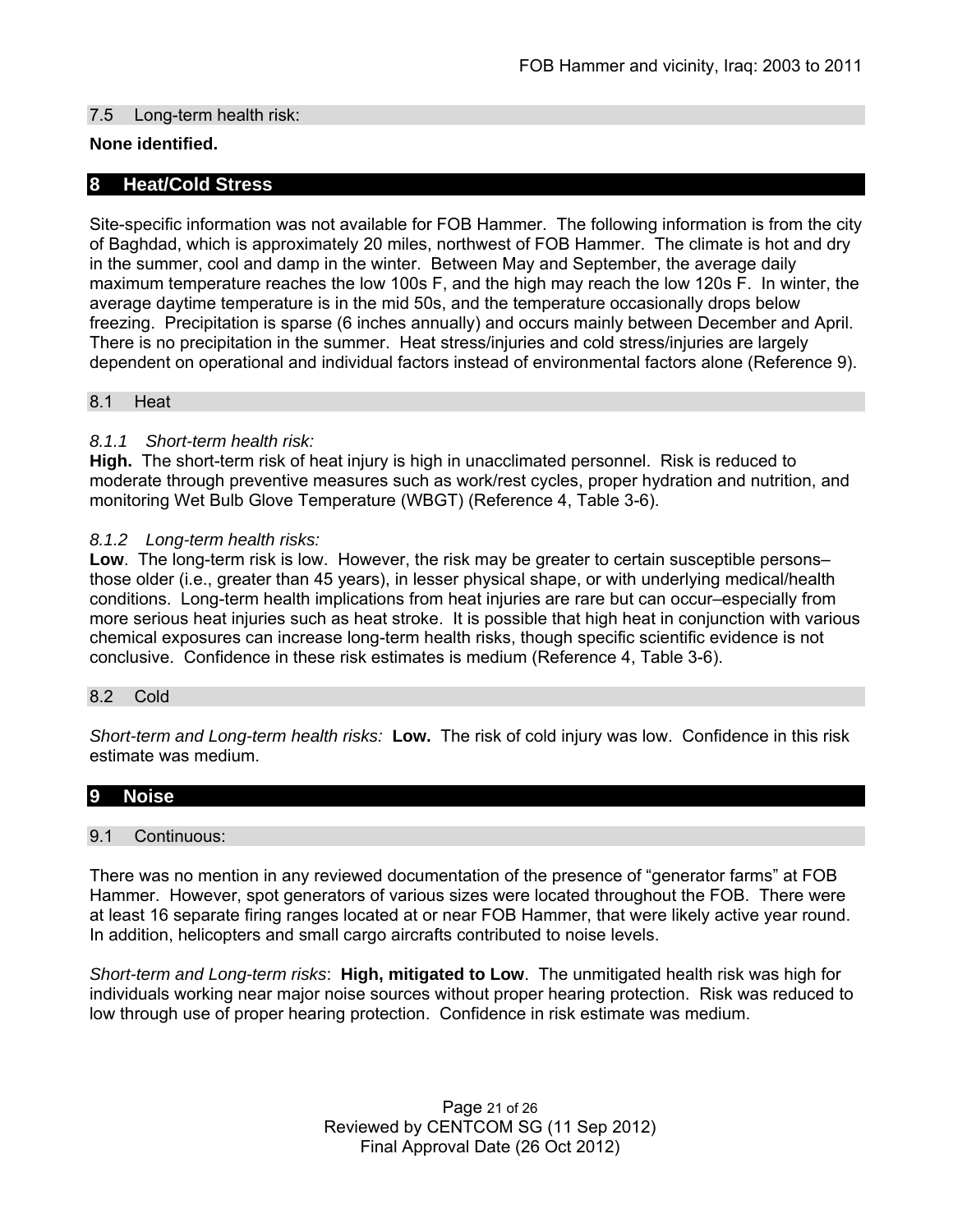#### 9.2 Impulse:

No specific hazards were documented in DOEHRS or MESL data portals from 2003 through 2011.

## **10 Other Unique Occupational Hazards**

#### 10.1 Potential environmental contamination sources

DoD personnel are exposed to various chemical, physical, ergonomic, and biological hazards in the course of performing their mission. These types of hazards depend on the mission of the unit and the operations and tasks that the personnel are required to perform to complete their mission. The health risk associated with these hazards depends on a number of elements including what materials are used, how long the exposures last, what is done to the material, the environment where the task or operation is performed, and what controls are used. The hazards can include exposures to heavy metal particulates (e.g. lead, cadmium, manganese, chromium, and iron oxide), solvents, fuels, oils, and gases (e.g. carbon monoxide, carbon dioxide, oxides of nitrogen, and oxides of sulfur). Most of these exposures occur when performing maintenance task such as painting, grinding, welding, engine repair, or movement through contaminated areas. Exposures to these occupational hazards can occur through inhalation (air), skin contact, or ingestion; however, exposures through air are generally associated with the highest health risk.

#### 10.2 Fuel/Petroleum Products/Industrial Chemical Spills

Large, dark rubber fuel bladders and steel aboveground storage tanks were located on FOB Hammer. No specific hazard sources related to these storage tanks were documented in DOEHRS or MESL data portal from 2003 through 2011.

#### 10.3 Pesticides/Pest Control

Several reports for food and general sanitation documented issues with flies, rodents, mosquitoes and possible ticks and fleas from feral dogs and cats. Personnel employed individual vector controls such as wearing clothing that were pre-treated with insect repellent, applying a topical insect repellent to skin, and using bed nets. Pretreated uniforms were standard issue.

A search of the MESL for FOB Hammer identified two Pest Management Reports, dated November 2008 and November 2010. The reports did not identify pesticides used but identified traps for mosquitoes and sandflies. There were no reports that indicated accidents, misuse, misapplication or other hazards associated with pesticides use.

*Short-term and long-term risks*: Low. Confidence in this risk estimate was low to medium (Reference 4, Table 3-6).

#### 10.4 Waste Sites/Waste Disposal

#### *10.4.1 Hazardous and Non-hazardous Waste*

A regulated medical waste (RMW) incinerator was operational on FOB Hammer by October 2009. By August 2010, a municipal waste incinerator was operational. Pre-RMW incinerators, RMW was redbagged and sent to Victory Base Camp Complex in Baghdad for incineration.

> Page 22 of 26 Reviewed by CENTCOM SG (11 Sep 2012) Final Approval Date (26 Oct 2012)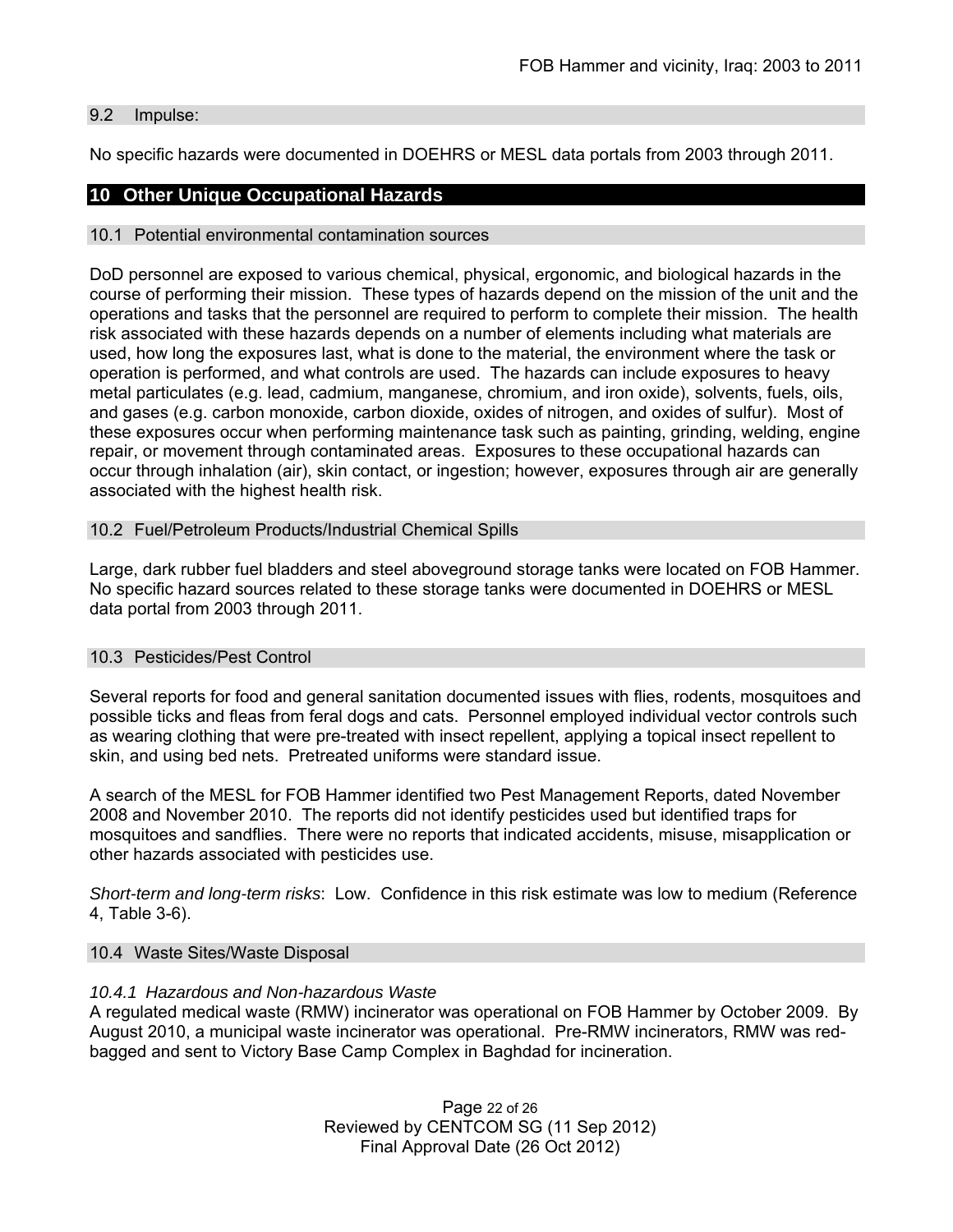*Short-term and Long-term health risks:*Low. Confidence in the risk estimate was medium.

#### *10.4.2 Solid Waste Management*

A review of seventeen documents (Field Sanitation Assessments and Comprehensive Food Establishment Inspections) identified solid waste management issues. Information was available from 08 August 2008 through 01 July 2010. One issue noted was uncovered and/or overflowing solid waste receptacles. A large debris pile provided harborage for feral dogs, cats, filth flies and rodents. Waste was disposed of using at least one incinerator.

*Short-term health risk:* Improper solid waste storage posed a moderate health risk, via increased vectors for transmission of disease and increased risk of outbreaks.

*Long-term health risk*: Improper solid waste storage presented a low long-term health risk.

The overall risk estimate for solid waste management was moderate.

#### 10.5 General and Field Sanitation

Several reports and databases were assessed for waste collection/storage; latrine, shower and laundry facilities; hand washing stations; sanitary practices in barber/beauty shops and gymnasiums; living accommodations and report vector/pest problems. Twelve base camp assessments from August-October 2008, and January-April 2011 characterized overall sanitation conditions at FOB Hammer and vicinity.

Sanitation concerns that affected or could potentially affect personnel stationed at FOB Hammer included; unsatisfactory waste management operations; living space allocation; feral animals, primarily cats migrating onto FOB; and rodents, primarily mice were prevalent. Adequate controls were reported by inspectors.

*Short-term health risk*: Low risk.

*Long-term health risk*: None identified based on available data.

The overall risk estimate was low.

#### 10.6 Lead- based Paint

No specific hazards were documented in DOEHRS or MESL data portals from the 2003 through 2011 timeframe.

#### 10.7 Asbestos

A report dated 27 February 2009 identified a bulk solid sample from an unspecified building site rubble piles analyzed for asbestos containing material (ACM). The sample contained 30% asbestos. The report did not identify remediation, removal or disposal activities of the rubble piles. No subsequent information was documented in the DOEHRS or the MESL data portal.

#### 10.8 Narhwan Brick Factory

The Narhwan Brick Factory was located within four miles north of FOB Hammer. Brick factory operations generally burned heavy residual oils that generated heavy smoke and cement kiln dust.

> Page 23 of 26 Reviewed by CENTCOM SG (11 Sep 2012) Final Approval Date (26 Oct 2012)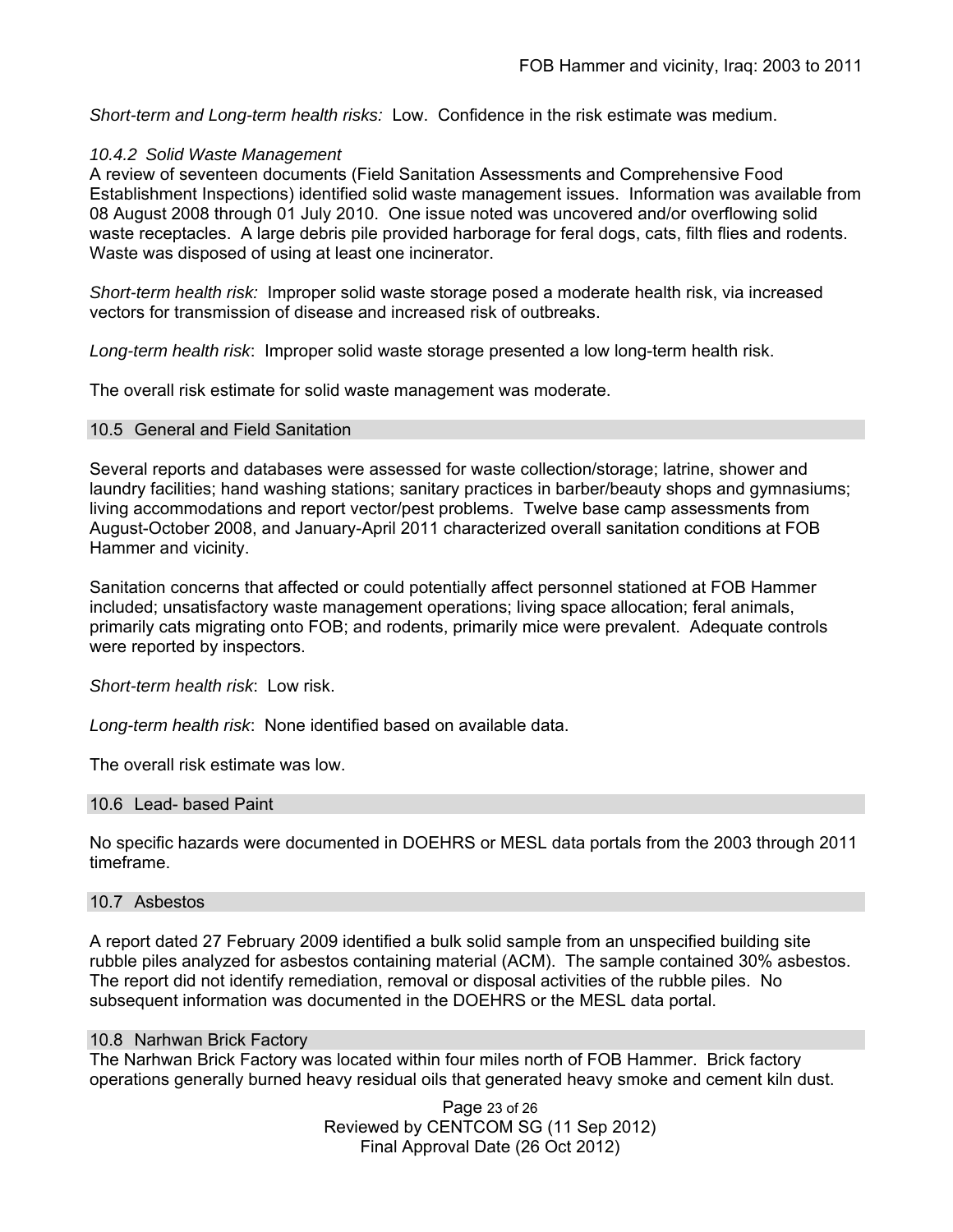During the Operation Iraqi Freedom/New Dawn timeframe for which the FOB was active, the Soldiers noted that they could see the smoke plume generated from the brick factory on a daily basis and often complained about the heavy smoke and soot blowing over the FOB. Several air samples included notes pertaining to the brick factory's location relative to the FOB.

There were no ambient air PM samples taken near the brick factory. There were two VOCs air samples taken near the brick factory fence line. However, VOCs were not identified as a hazard (see Section 2.5 for VOCs information).

The AIPH Environmental Medicine and Deployment Environmental Surveillance Programs developed a factsheet documenting the medical interpretation of air quality date at FOB Hammer and the Narhwan Brick Factory that is attached to this POEMS (Reference 10). The fact sheet is intended to address post-deployment questions of potentially exposed military personnel and their providers.

#### 10.9 Burn Pits

FOB Hammer had two burn pits that operated on a weekly rotational schedule. The burn pits were less than 300 square meters in area and approximately 3.5 meters in depth. By August 2010, a municipal waste incinerator was operational. The incinerator was installed to reduce or eliminate the use of the burn pits. There were no air samples taken near the burn pits. Short- and long-term risk could not be assessed.

While not specific to FOB Hammer and vicinity, the consolidated epidemiological and environmental sampling and studies on burn pits that have been conducted as of the date of this publication have been unable to determine whether an association does or does not exist between exposures to emissions from the burn pits and long-term health effects (Reference 11). The Institute of Medicine committee's (Reference 11) review of the literature and the data suggests that service in Iraq or Afghanistan (i.e., a broader consideration of air pollution than exposure only to burn pit emissions) may be associated with long-term health effects, particularly in susceptible (e.g., those who have asthma) or highly exposed subpopulations, such as those who worked at the burn pit. Such health effects would be due mainly to high ambient concentrations of PM from both natural and anthropogenic sources, including military sources. If that broader exposure to air pollution turns out to be relevant, potentially related health effects of concern are respiratory and cardiovascular effects and cancer. Susceptibility to the PM health effects could be exacerbated by other exposures, such as stress, smoking, local climatic conditions, and co-exposures to other chemicals that affect the same biologic or chemical processes. Individually, the chemicals measured at burn pit sites in the study were generally below concentrations of health concern for general populations in the United States. However, the possibility of exposure to mixtures of the chemicals raises the potential for health outcomes associated with cumulative exposure to combinations of the constituents of burn pit emissions and emissions from other sources.

> Page 24 of 26 Reviewed by CENTCOM SG (11 Sep 2012) Final Approval Date (26 Oct 2012)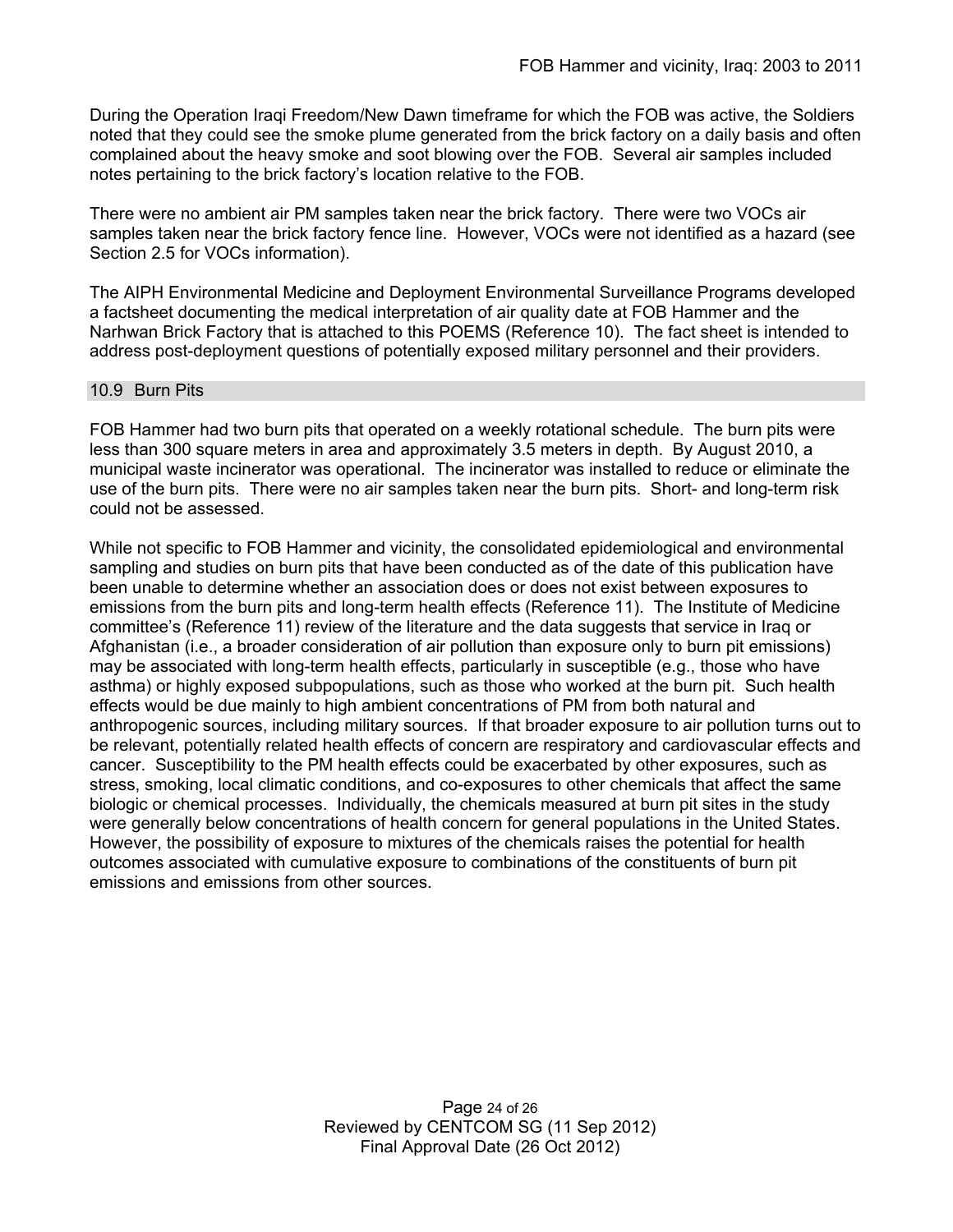## **11 References2**

 $\overline{a}$ 

- 1. Defense Occupational and Environmental Health Readiness System (referred to as the DOEHRS- EH database) at https://doehrs-ih.csd.disa.mil/Doehrs/. Department of Defense Instruction 6490.03, *Deployment Health*, 2006.
- 2. DoDI 6055.05, Occupational and Environmental Health, 2008.
- 3. Joint Staff Memorandum (MCM) 0028-07, Procedures for Deployment Health Surveillance, 2007.
- 4. USAPHC TG230, June 2010 Revision, Final Environmental Health Risk Assessment and Chemical Exposure Guidelines for Deployed Military Personnel TG230.
- 5. DOD MESL Data Portal: https://mesl.apgea.army.mil/mesl/. Some of the data and reports used may be sensitive or otherwise have some restricted distribution.
- 6. Modification 11 to United States Central Command Individual Protection and Individual Unit Deployment Policy, 2 December 2011.
- 7. CDC. 2012. Morbidity and Mortality Weekly Report. Imported Human Rabies in a U.S. Army Soldier. May 4, 2012. 61(17); 302-305.
- 8. Clinical Toxinology Resources: http://www.toxinology.com/. University of Adelaide, Australia.
- 9. Goldman RF. 2001. Introduction to heat-related problems in military operations. In: Textbook of military medicine: medical aspects of harsh environments Vol. 1, Pandolf KB, and Burr RE (Eds.), Office of the Surgeon General, Department of the Army, Washington DC.
- 10. USAPHC, *Medical Assessment of Air Quality at Narhwan Brick Factory and FOB Hammer in Iraq (2008-9),* Factsheet 64-023-0412, 2012.
- 11. IOM (Institute of Medicine). 2011. Long-term health consequences of exposure to burn pits in Iraq and Afghanistan. Washington, DC: The National Academies Press.

Page 25 of 26 Reviewed by CENTCOM SG (11 Sep 2012) Final Approval Date (26 Oct 2012)

 $2$  NOTE. The data are currently assessed using the TG230 Final. The general method involves an initial review of the data which eliminates all chemical substances not detected above 1-yr negligible MEG. Those substances screened out are not considered acute or chronic health hazards so are not assessed further. For remaining substances, acute and chronic health effects are evaluated separately for air and water (soil is only evaluated for long-term risk). This is performed by deriving separate short-term and long-term population exposure level estimates (referred to as population exposure point concentrations (PEPC) that are compared to MEGs derived for similar exposure durations. If less than or equal to negligible MEG the risk is Low. If levels are higher than negligible then there is a chemical-specific toxicity and exposure evaluation by appropriate SMEs, which includes comparison to any available marginal, critical or catastrophic MEGs. For drinking water, 15 L/day MEGs are used for the screening while site specific 5-15 L/day are used for more detailed assessment. For nondrinking water (such as that used for personal hygiene or cooking), the 'consumption rate' is limited to 2 L/day (similar to the EPA) which is derived by multiplying the 5 L/day MEG by a factor of 2.5 to conservatively assess non-drinking uses of water.